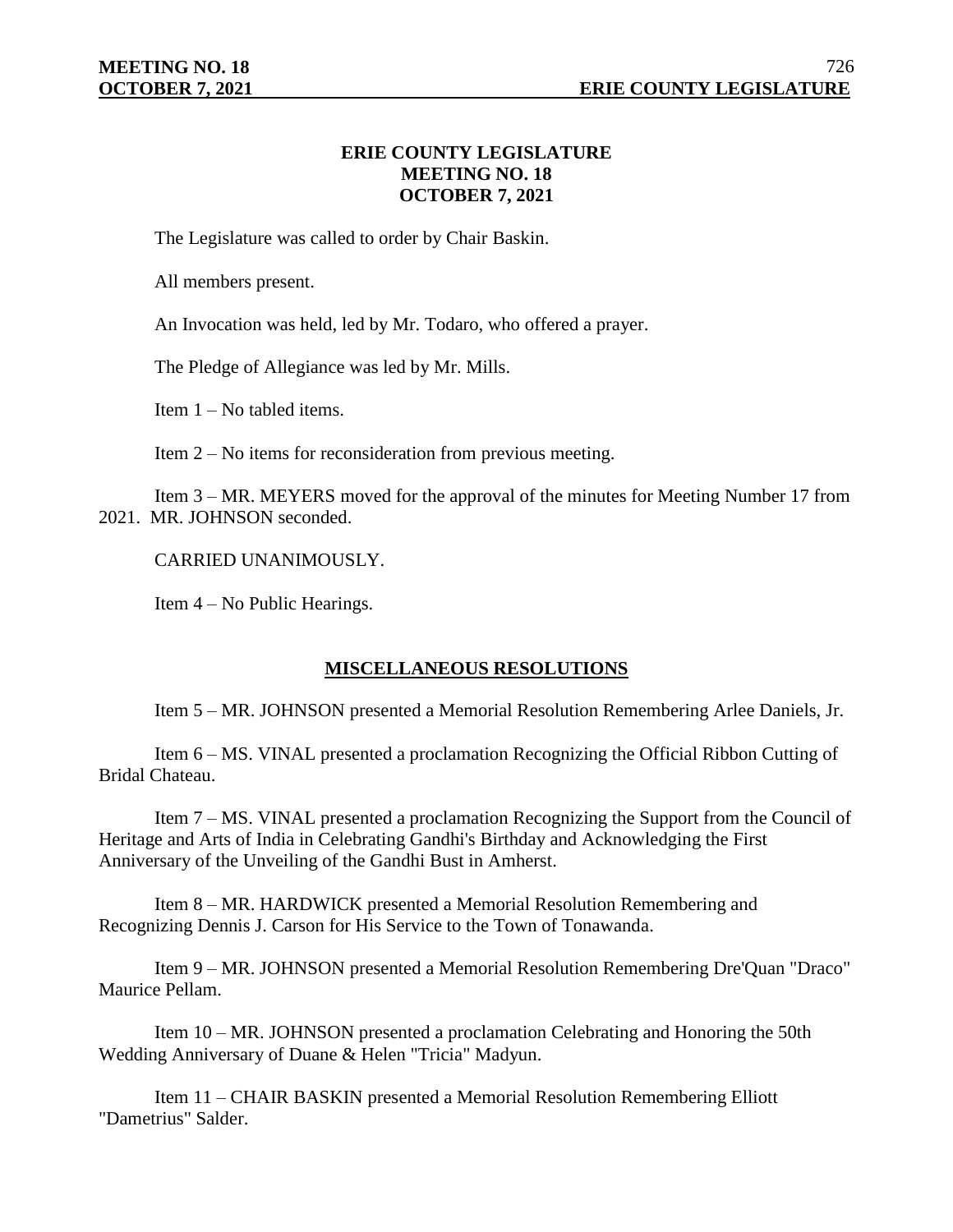Item 12 – MS. VINAL presented a proclamation Recognizing the Support from HSBC Bank in Celebrating Gandhi's Birthday and Acknowledging the First Anniversary of the Unveiling of the Gandhi Bust in Amherst.

Item 13 – MR. JOHNSON & CHAIR BASKIN presented a proclamation Acknowledging and Recognizing International Underground Railroad Month During the Month of September.

Item 14 – MS. VINAL presented a proclamation Honoring and Recognizing the Ladies of Charity, Celebrating 80 Years of Excellence.

Item 15 – CHAIR BASKIN presented a proclamation Declaring October 7, 2021 as Malik Kyante Robinson Day in Erie County.

Item 16 – MS. VINAL presented a Memorial Resolution In Remembrance of Peter C. Nugent.

Item 17 – MS. VINAL presented a proclamation Recognizing the Official Ribbon Cutting of Wesolowski Law Group.

Item 18 – CHAIR BASKIN presented a proclamation Honoring and Recognizing Yolonda Cheles Williams.

Item 19 – MR. LORIGO presented a proclamation Honoring Lieutenant Cheri McParlane for Becoming West Seneca Police Department's First Female Lieutenant.

Item 20 – MR. LORIGO presented a proclamation Honoring Karen Ward for 30 Years at Erie 1 BOCES.

Item 21 – MR. GREENE presented a proclamation Honoring & Congratulating Letter of Commendation Recipients Detective David Schneider, Officer Craig Johnson and Officer Samantha Kozlowski.

Item 22 – MR. LORIGO presented a proclamation Celebrating Janice Weitz's 100th Birthday.

Item 23 – MR. MILLS presented a proclamation Honoring Mercy Flight Upon the Occasion of Its 40th Anniversary.

Item 24 – MR. MILLS presented a proclamation Honoring Frederick J. Piasecki Jr. Upon the Occasion of His Retirement as the Town of Orchard Park Highway Superintendent.

Item 25 – MR. MILLS presented a proclamation Honoring Shamel Milling Co. on Its 75th Anniversary.

Item 26 – MR. LORIGO presented a proclamation Honoring Peppermint Farms for 30 Years of Service to Our Community.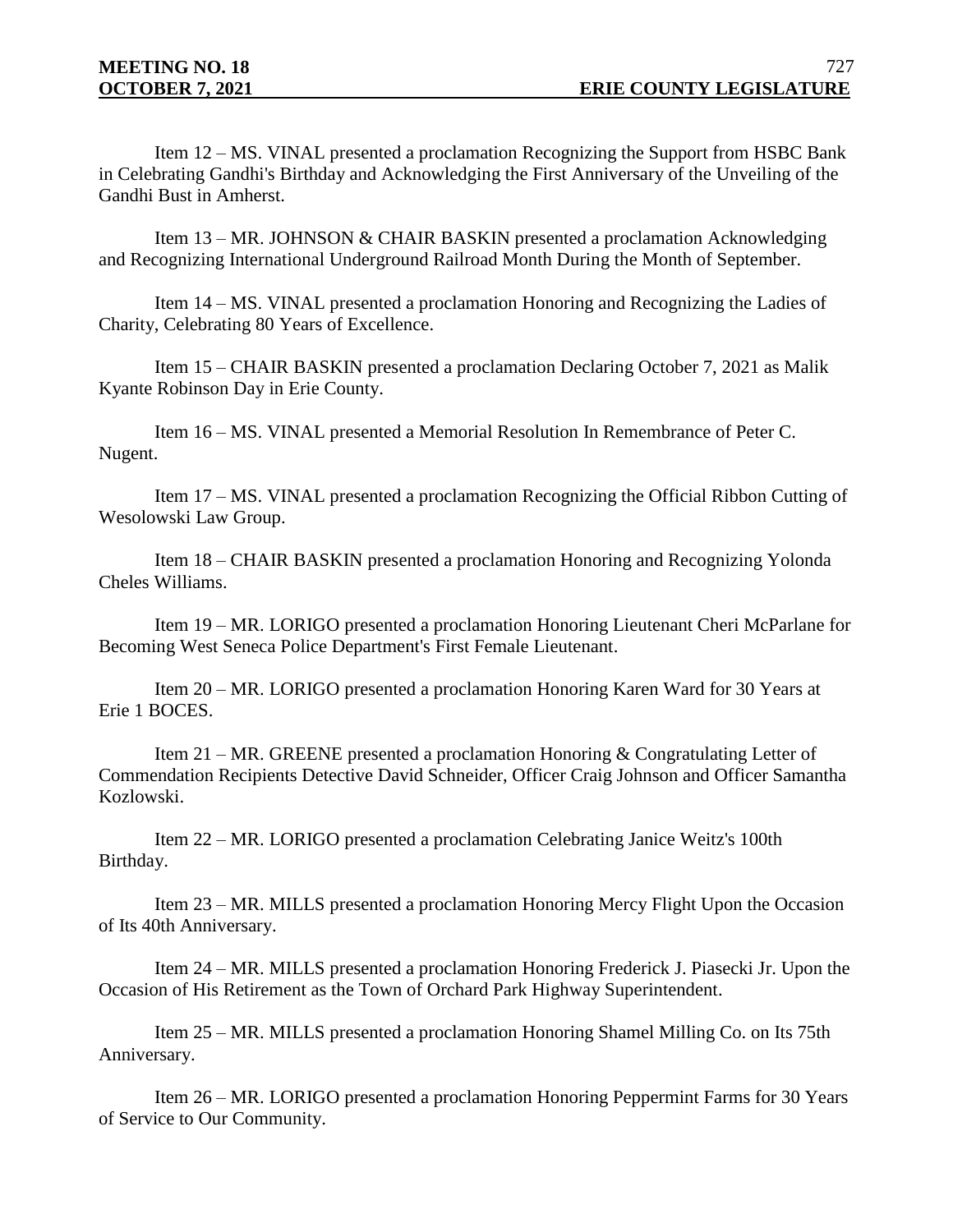Item 27 – MR. LORIGO presented a proclamation Welcoming Brownie's Pizza Post to Marilla.

Item 28 – MR. TODARO & MS. CHIMERA presented a proclamation Celebrating the Ribbon Cutting of Centro Culturale Italiano Di Buffalo.

Item 29 – MR. TODARO presented a proclamation Honoring Dr. Francesco Giacobbe for Promoting Italian Heritage, Language and Culture in Western New York.

Item 30 – MR. TODARO presented a proclamation Recognizing October 2021 as "Italian American Heritage and Culture Month".

Item 31 – MR. TODARO presented a proclamation Honoring Depew American Legion's Post 1528 Middle East Conflict Monument.

Item 32 – MR. TODARO presented a proclamation Celebrating Depew Hook & Ladder Co. #1 Upon the Occasion of Its 125th Anniversary.

Item 33 – MR. TODARO presented a proclamation Honoring Firefighter Harry J. Hamernik for Being Inducted into the "Wall of Honor".

Item 34 – MR. TODARO presented a proclamation Honoring Firefighter James Guy for Being Inducted into the "Wall of Honor".

Item 35 – MR. TODARO presented a proclamation Honoring Firefighter Eugene G. Hass for Being Inducted into the "Wall of Honor".

Item 36 – MR. TODARO presented a proclamation Honoring Firefighter Richard J. Kropp for Being Inducted into the "Wall of Honor".

Item 37 – MR. TODARO presented a proclamation Honoring Firefighter Robert L. Mueller for Being Inducted into the "Wall of Honor".

Item 38 – MR. TODARO presented a proclamation Honoring Firefighter Thomas K. Schlicht for Being Inducted into the "Wall of Honor".

Item 39 – MR. TODARO presented a proclamation Honoring Firefighter Robert Snyder for Being Inducted into the "Wall of Honor".

Item 40 – MR. GREENE presented a proclamation Honoring and Congratulating Detective Matthew Gould on His Retirement.

Item 41 – MR. GREENE presented a proclamation Honoring and Congratulating Senior Investigator Steven Larwood Upon the Occasion of His Retirement.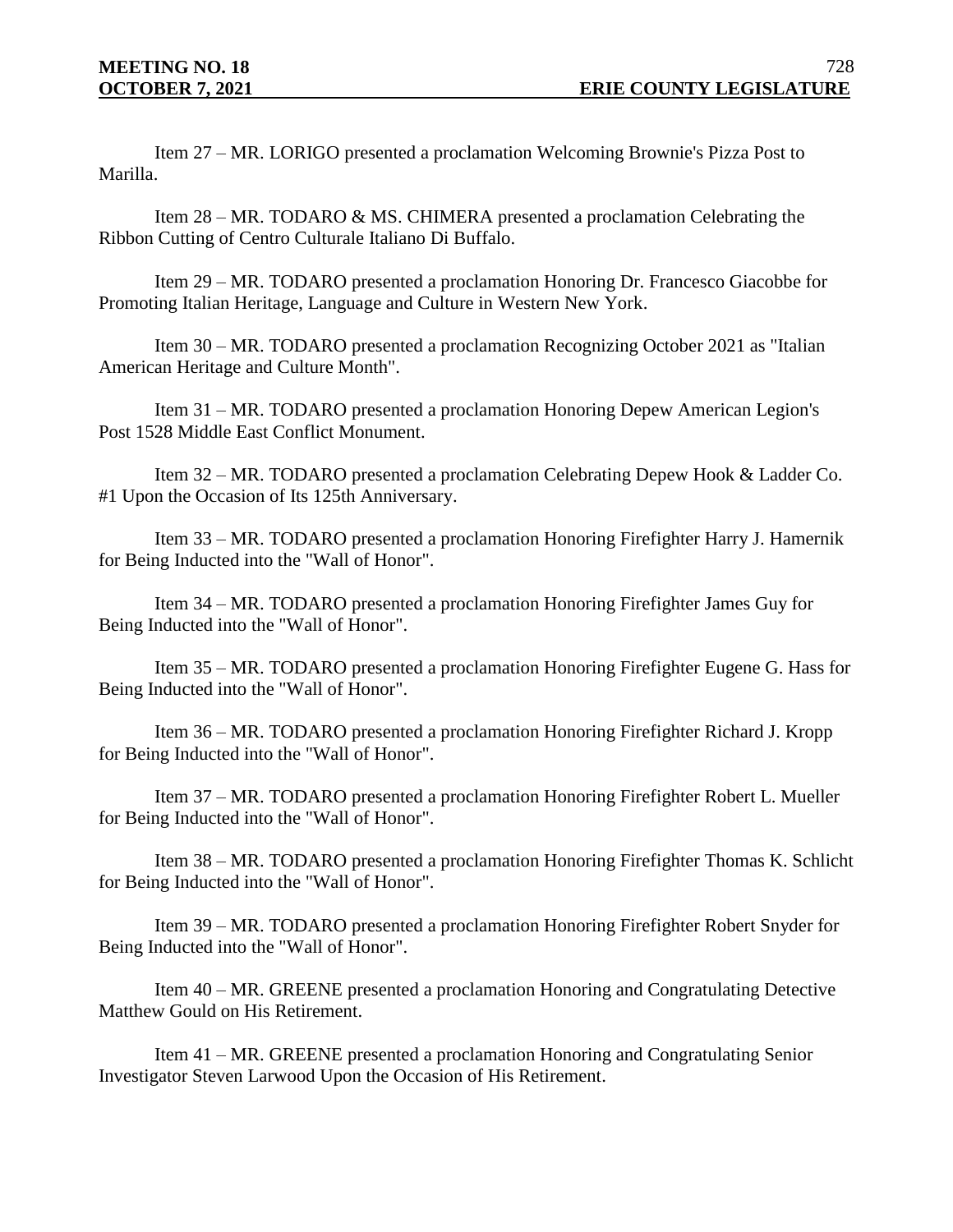MR. MEYERS moved for consideration of the above thirty-seven items. MR. JOHNSON seconded.

CARRIED UNANIMOUSLY.

MR. MEYERS moved to amend the above thirty-seven items by including Et Al Sponsorship. MR. LORIGO seconded.

CARRIED UNANIMOUSLY.

MR. MEYERS moved for approval of the above thirty-seven items as amended. MR. LORIGO seconded.

CARRIED UNANIMOUSLY.

## **LOCAL LAWS**

Item 42 – CHAIR BASKIN directed that Local Law No. 1 (Print #1) 2020 remain on the table and in the PUBLIC SAFETY COMMITTEE.

#### GRANTED.

Item 43 – CHAIR BASKIN directed that Local Law No. 3 (Print #1) 2020 remain on the table and in the SMALL BUSINESS COMMITTEE.

#### GRANTED.

Item 44 – CHAIR BASKIN directed that Local Law No. 5 (Print #1) 2020 remain on the table and in the GOVERNMENT AFFAIRS COMMITTEE.

#### GRANTED.

Item 45 – CHAIR BASKIN directed that Local Law No. 8 (Print #1) 2020 remain on the table and in the GOVERNMENT AFFAIRS COMMITTEE.

#### GRANTED.

Item 46 – CHAIR BASKIN directed that Local Law No. 2 (Print #1) 2021 remain on the table and in the ECONOMIC & DEVELOPMENT and MINORITY & WOMEN OWNED BUSINESS COMMITTEES.

## GRANTED.

Item 47 – CHAIR BASKIN directed that Local Law No. 3 (Print #1) 2021 remain on the table and in the HEALTH & HUMAN SERVICES COMMITTEE.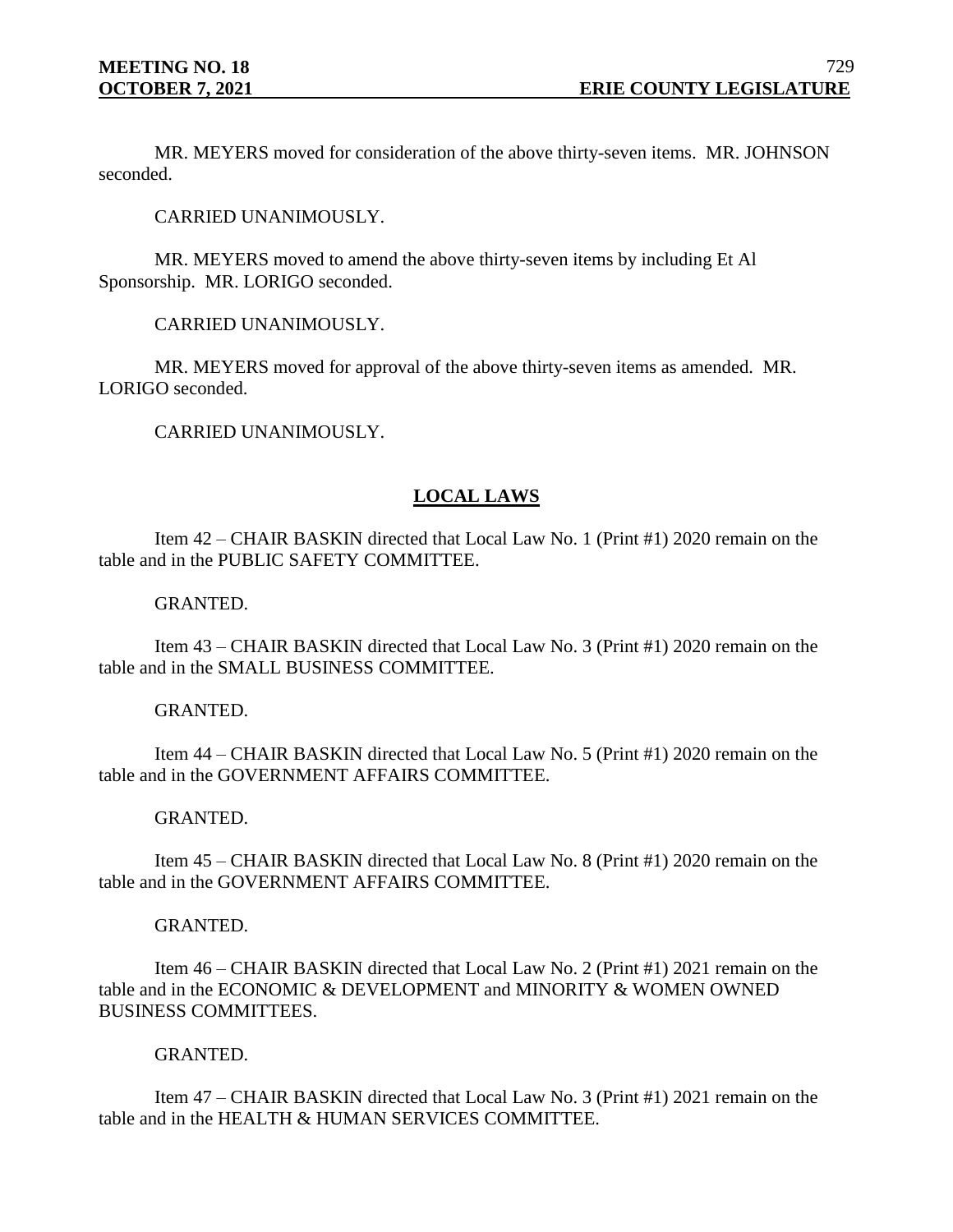GRANTED.

# **COMMITTEE REPORTS**

Item 48 – MR. JOHNSON presented the following report and moved for immediate consideration and approval. MR. LORIGO seconded.

## CARRIED UNANIMOUSLY.

RESOLUTION NO. 166

| September 30, 2021 | PUBLIC SAFETY COMMITTEE |
|--------------------|-------------------------|
|                    | <b>REPORT NO. 10</b>    |

#### ALL MEMBERS PRESENT.

1. COMM. 17E-12 (2021) COUNTY EXECUTIVE & SHERIFF

WHEREAS, the Erie County Sheriff's Office has completed a body worn camera (BWC) pilot program in the jail facilities; and

WHEREAS, this pilot program uses fifty body cameras from the original agreement with Axon; and

WHEREAS, the Sheriff's Office deems the pilot program a success and seeks to expand the jail BWC program in both facilities; and

WHEREAS, the administration has negotiated with Axon to amend the current agreement with Axon to supply 279 new body cameras for the Jail Management Division; and

WHEREAS, the amendment will to co-term with the existing contract and begin on January 15, 2022, and expire on January 14, 2025; and

WHEREAS, with the new agreement, Axon will:

- 279 Axon-3 cameras, of which nine will be spare
- Thirty-four docking stations
- 272 licensing agreement for evidence.com

#### and

WHEREAS, the Axon has agreed to move up the planned replacement of all ECSO Axon-2 cameras by 6-months; and

WHEREAS, the Telephone Revenue Fund account has a balance of \$865,270.00; and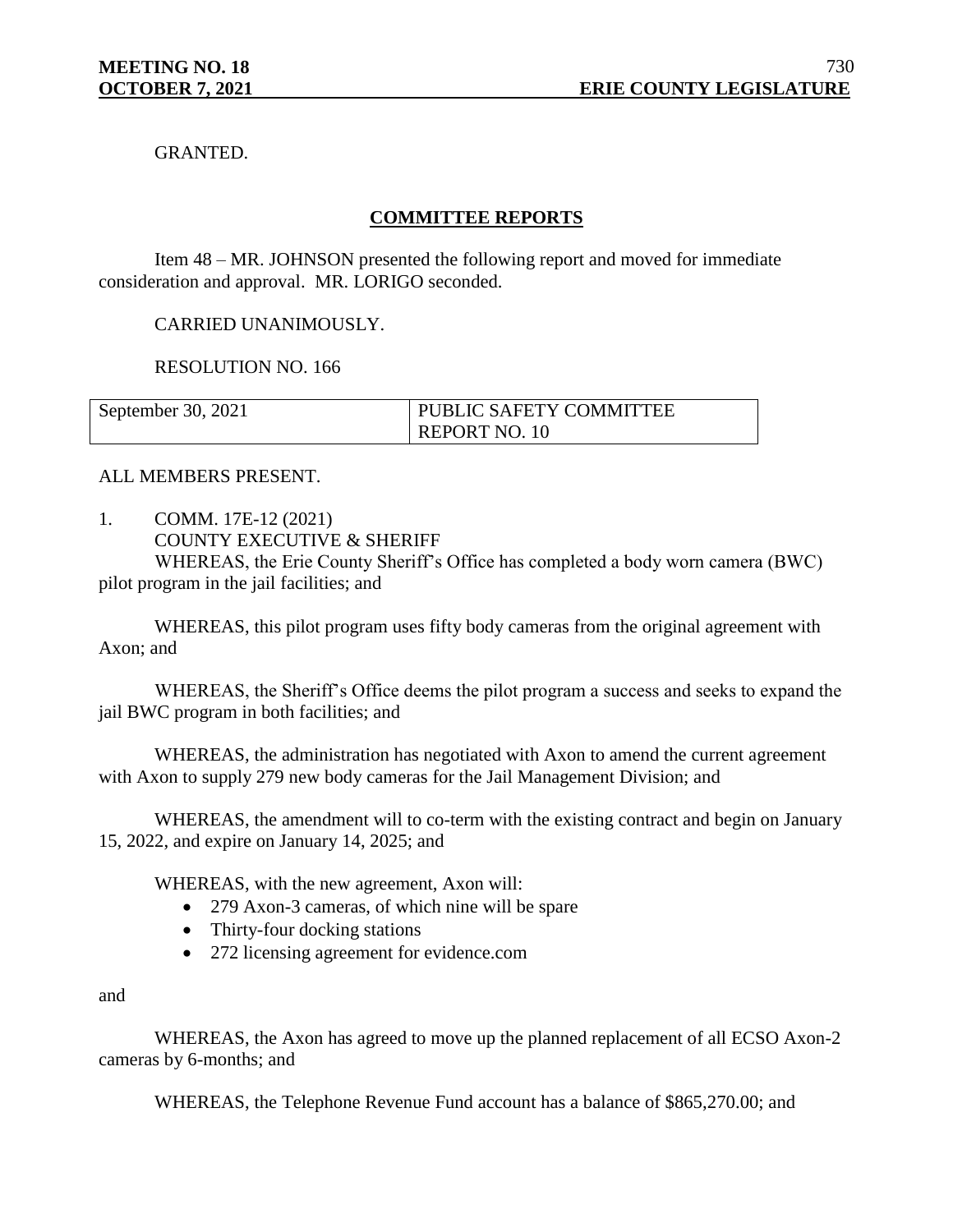WHEREAS, this agreement will not have a fiscal impact on the 2022 County Budget.

NOW, THEREFORE, BE IT

RESOLVED, the Legislature authorizes the County Executive and the Erie County Sheriff's Office to amend the current five (5) year agreement with Axon Enterprises, Inc., 17800 N  $85<sup>th</sup>$ Street, Scottsdale, Arizona 85255, to acquire 279 body cameras, necessary docking stations, support equipment, and licensing agreements for \$360,366.82; and be it further

RESOLVED, that the Erie County Legislature authorizes the Erie County Sheriff's Office and the Division of Budget and Management to transfer \$360,366.82 in available Telephone Revenue funds to the appropriate Erie County Sheriff's Office accounts:

#### ERIE COUNTY SHERIFF'S OFFICE

| <b>REVENUE</b><br>415622       | Jail Telephone Revenue Funds         | DECREASE<br>\$360,366.82                        |
|--------------------------------|--------------------------------------|-------------------------------------------------|
| <b>APPROPRIATION</b><br>561410 | Lab and Tech<br><b>Total Revenue</b> | <b>INCREASE</b><br>\$360,366.82<br>\$360,366.82 |

and be it further

RESOLVED, that the Erie County Legislature authorizes the Erie County Sheriff's Office and the Division of Budget and Management to utilize funds in Account #561410 – Lab and Tech for Year-1 of the amended agreement; and be it further

RESOLVED, the Erie County Comptroller's Office is hereby authorized to release the designated funds and make payments as necessary; and be it further

RESOLVED, the Clerk of the Legislature shall send certified copies of the approved resolution to the County Executive, the County Attorney's Office, the Division of Purchasing, the Erie County Comptroller's Office, and the Chief of Administration of the Sheriff's Office for implementation.

 $(5-0)$ 

## **HOWARD J. JOHNSON, JR. CHAIR**

Item 49 – MR. JOHNSON presented the following report and moved for immediate consideration and approval. MR. LORIGO seconded.

CARRIED UNANIMOUSLY.

RESOLUTION NO. 167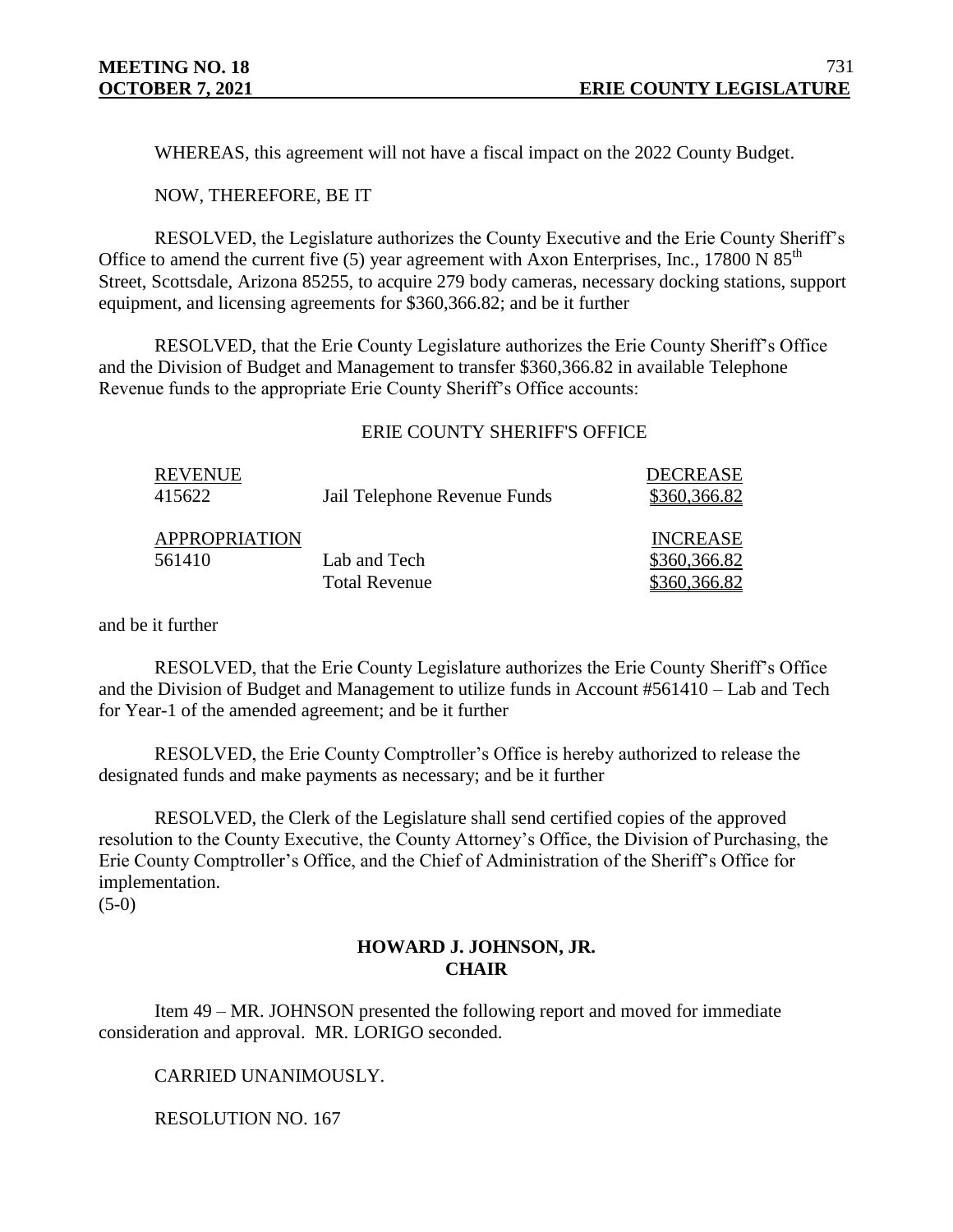| September 30, 2021 | ECONOMIC DEVELOPMENT |
|--------------------|----------------------|
|                    | <b>COMMITTEE</b>     |
|                    | <b>REPORT NO. 15</b> |

ALL MEMBERS PRESENT.

1. COMM. 17E-4 (2021)

COUNTY EXECUTIVE

WHEREAS, Niagara Mohawk Power Corporation (d/b/a National Grid) has requested a permanent easement on County parcel located in the Town of Tonawanda known as SBL# 65.12-1- 1; and

WHEREAS, the easement is necessary in order for National Grid to provide interconnection of a County-sponsored solar array to the electric grid and to perform maintenance to the land surrounding its utility lines; and

WHEREAS, the County Land Advisory Review Committee ("ARC") has reviewed the issue and recommended that the permanent easements be granted.

#### NOW, THEREFORE, BE IT

RESOLVED, that the County Executive is authorized and directed to execute a permanent easement with Niagara Mohawk Power Corporation (d/b/a National Grid) in consideration of the sum of One Dollar and More (\$1.00 & More) on the following parcels:

All that tract or parcel of land, situate in the Town of Tonawanda, County of Erie, and State of New York, being described in a certain Deed recorded in the County Clerk's Office in Liber 11165 of Deeds at Page 7533 and consists of land described as being part of Tax Parcel No. (S-B-L) 65.12-1-1

#### and be it further

RESOLVED, that certified copies of this resolution be forwarded to the County Executive, the Office of the County Comptroller, the County Attorney and the Department of Public Works.  $(5-0)$ 

2. COMM. 17E-6 (2021)

COUNTY EXECUTIVE

WHEREAS, the New York State Department of Transportation (NYSDOT) would like to enter into two Multi-Modal Capital Project Agreements with Erie County; and

WHEREAS, Multi-Modal Capital Project Agreement - PIN A466, Comptrollers Contract #D040331, for the replacement of two cross culverts and reconstruction of associated pavement on Pavement Road from Erie Street to NYS Route 20 is for \$30,000 authorization is necessary to increase B.19014 – 2019 Misc. Culvert Repair/Replacement Countywide by \$30,000 for this agreement; and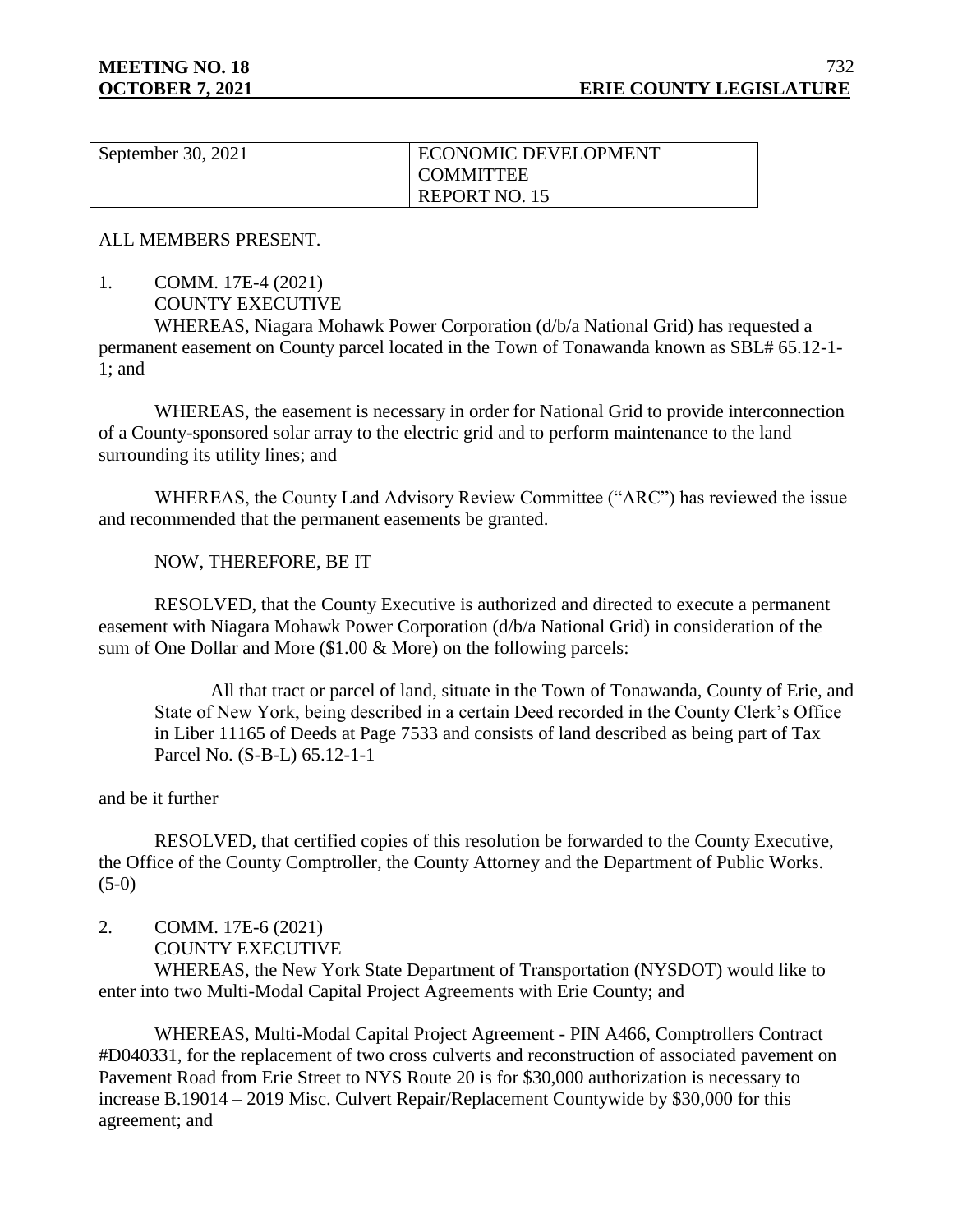REVENUES

WHEREAS, Multi-Modal Capital Project Agreement - PIN S4181, Comptrollers Contract #D040332, for resurfacing roadway, shoulder work, and installation of guiderail on Transit Road from Route 20A to Jewett Holmwood Road is for \$300,000 authorization is necessary to increase B.21150 – 2021 Capital Overlay Countywide by \$300,000 for this agreement; and

WHEREAS, the County will be reimbursed 100% for each of these agreements; and

WHEREAS, the Department of Public Works is requesting authorization for the County Executive to execute the agreements with the NYSDOT in order to successfully implement the construction activities on Pavement Road and Transit Road.

#### NOW, THEREFORE, BE IT

RESOLVED, that the Erie County Legislature hereby approves the above subject Project; and be it further

RESOLVED, that the Erie County Legislature hereby authorizes the County Executive to enter into the Multi-Modal Capital Project Agreements – PIN A466, Comptroller's Contract # D040331 for \$30,000 and PIN S4181, Comptroller's Contract # D040332 for \$300,00 with the New York State Department of Transportation (NYSDOT); and be it further

RESOLVED, that the County Legislature of the County of Erie hereby authorizes the County of Erie to pay in the first instance 100% of the reimbursable shares of the agreement; and be it further

RESOLVED, that the County of Erie is hereby authorized to accept the revenue that is available as administered by the NYSOT; and be it further

RESOLVED, that Capital Projects B.19014 – 2019 Misc. Culvert Repair/Replacement Countywide and B.21150 – 2021 Capital Overlay Countywide, Fund 420, Funds Center 123, be adjusted to cover the upfront costs of the Projects as follows:

B.19014 – 2019 Misc. Culvert Repair/Replacement Countywide

| IVE V EIVUED                |                    |                |                   |                |
|-----------------------------|--------------------|----------------|-------------------|----------------|
| <b>ACCOUNT</b>              | <b>DESCRIPTION</b> | <b>CURRENT</b> | <b>INCREASE</b> / | <b>REVISED</b> |
|                             |                    | <b>BUDGET</b>  | (DECREASE)        | <b>BUDGET</b>  |
| 409000                      | State Aid          | \$0            | \$30,000          | \$30,000       |
|                             | Revenues           |                |                   |                |
| 475000                      | <b>Bonds</b>       | \$250,000      | \$0               | \$250,000      |
| <b>TOTAL REVENUE</b>        |                    | \$250,000      | \$30,000          | \$280,000      |
| <b>APPROPRIATIONS</b>       |                    |                |                   |                |
| <b>Capital Projects</b>     | Capital Project    | \$250,000      | \$30,000          | \$280,000      |
|                             | Exp                |                |                   |                |
| <b>TOTAL APPROPRIATIONS</b> |                    | \$250,000      | \$30,000          | \$280,000      |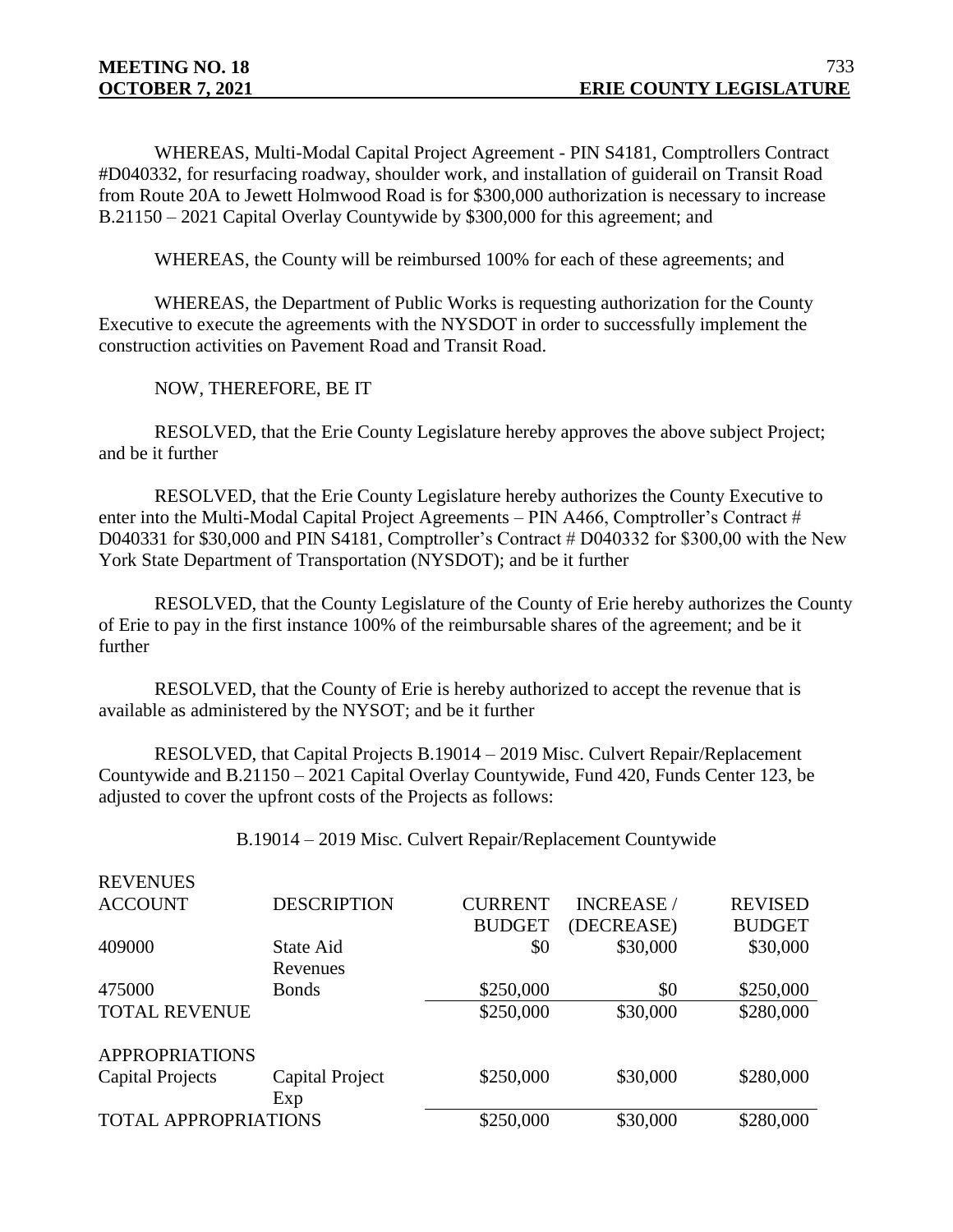**REVENUES** 

| <b>ACCOUNT</b>              | <b>DESCRIPTION</b>        | <b>CURRENT</b> | <b>INCREASE</b> / | <b>REVISED</b> |
|-----------------------------|---------------------------|----------------|-------------------|----------------|
|                             |                           | <b>BUDGET</b>  | (DECREASE)        | <b>BUDGET</b>  |
| 409000                      | <b>State Aid Revenues</b> | \$0            | \$300,000         | \$300,000      |
| 475000                      | <b>Bonds</b>              | \$5,000,000    | \$0               | \$5,000,000    |
| 486000                      | <b>Interfund Rev</b>      | \$8,784,351    | \$0               | \$8,784,351    |
|                             | Subsidy                   |                |                   |                |
| <b>TOTAL REVENUE</b>        |                           | \$13,784,351   | \$300,000         | \$14,084,351   |
| <b>APPROPRIATIONS</b>       |                           |                |                   |                |
| <b>Capital Projects</b>     | Capital Project Exp       | \$13,784,351   | \$300,000         | \$14,084,351   |
| <b>TOTAL APPROPRIATIONS</b> |                           | \$13,784,351   | \$300,000         | \$14,084,351   |
|                             |                           |                |                   |                |

#### B.21150 – 2021 Capital Overlay Countywide

#### and be it further

RESOLVED, that in the event the amount required to pay in the first instance 100% of the funds for the costs of the Project's construction and construction inspection phases exceeds the \$330,000 appropriated, the County of Erie shall convene its Legislature as soon as possible to appropriate said excess amount immediately upon the notification by the New York State Department of Transportation thereof; and be it further

RESOLVED, that the County Executive of the County of Erie is hereby authorized to execute all necessary Agreements, certifications or reimbursement requests on behalf of the County of Erie, with the New York State Department of Transportation in connection with the advancement or approval of the Project and providing for the administration of the Project and the Municipality's first instance funding of Project costs and permanent funding of the local share of Federal aid and State aid eligible Project costs and all Project costs within appropriations therefore that are not so eligible; and be it further

RESOLVED, that a certified copy of this resolution be filed with the New York State Commissioner of Transportation, by attaching it to any necessary Agreements in connection with the Project; and be it further

RESOLVED, that the Clerk of the Legislature forward six (6) certified copies of this Resolution to the Department of Public Works, Office of the Commissioner, to be forwarded to the New York State Department of Transportation; and be it further

RESOLVED, that the Clerk of the Legislature forward one (1) certified copies of this Resolution to the Department of Public Works, Division of Highways, and also one copy each to the Office of the County Executive, the Division of Budget and Management, and the Office of the Comptroller.

 $(5-0)$ 

3. COMM. 17E-7 (2021) COUNTY EXECUTIVE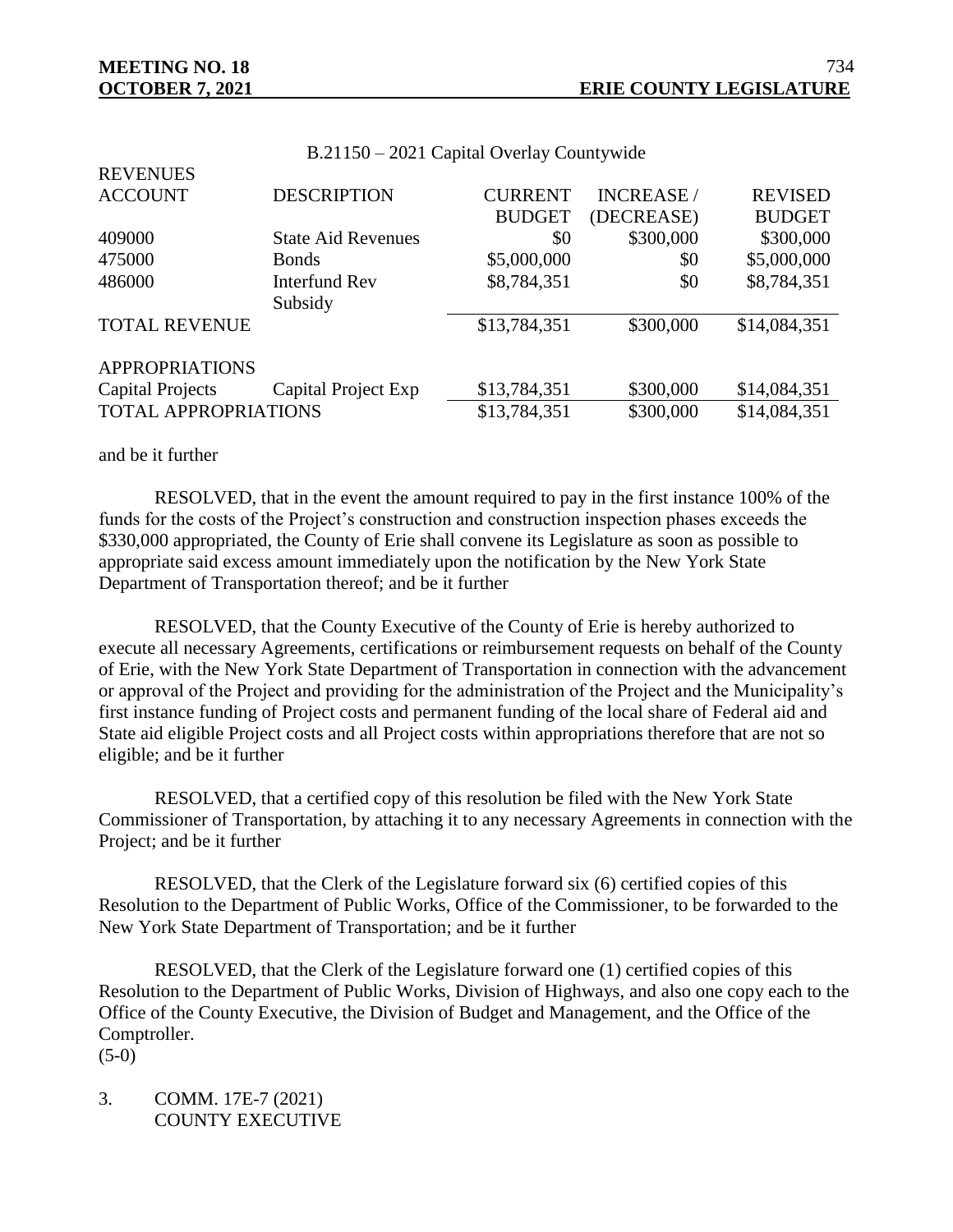WHEREAS, the Youth Detention Facility, located at 810 East Ferry Street, Buffalo, NY 14211, has nine rooftop Heating, Ventilation, and Air Conditioning (HVAC) units that are original to the construction of the building; and

WHEREAS, it has been determined that the HVAC units are approaching the end of their useful lifespan; and

WHEREAS, NYSERDA is operating a pilot program to verify the cost and energy savings of new technology implemented in comparable climates; and

WHEREAS, the Youth Detention Facility is a secure location with strict protocols for conducting construction; and

WHEREAS, a cost-benefit analysis comparing each system; a replace in kind approach vs the NYSERDA system, will allow the County to make an informed decision on the design and construction direction; and

WHEREAS, the Erie County Department of Public Works received proposals for the Erie County Youth Detention Facility HVAC Upgrades project on June 11, 2021; and

WHEREAS, the Department of Public Works is requesting authorization to award the contract to Buffalo Engineering, P.C. via the County's consultant selection process to provide the required services in an amount not to exceed \$278,400; and

WHEREAS, the amount being requested for approval is the most expensive approach and covers the NYSERDA program which requires a greater design effort; and

WHEREAS, this project is eligible for reimbursement from New York State in the amount of 49% of the project cost; and

WHEREAS, if it is decided, after the initial study, that an in-kind replacement is desired, the fee will be re-negotiated with the balance of the approved amount being returned to A.19030 – Youth Detention Health, Safety, and Facility Upgrades, Funds Center 122, Fund 410.

## NOW, THEREFORE, BE IT

RESOLVED, that the County Executive is authorized to enter into contract with Buffalo Engineering, P.C. for the Erie County – Youth Detention Facility HVAC Upgrades for an amount not to exceed \$278,400; and be it further

RESOLVED, that the Comptroller's Office be authorized to make payment for these services from capital project A.19030 – Youth Detention Health, Safety, and Facility Upgrades, Funds Center 122, Fund 410; and be it further

RESOLVED, that two (2) certified copies each of this resolution be sent to the Department of Public Works, Commissioner's Office, and one copy each to the Office of the County Executive, the Division of Budget and Management, and the Office of the Comptroller.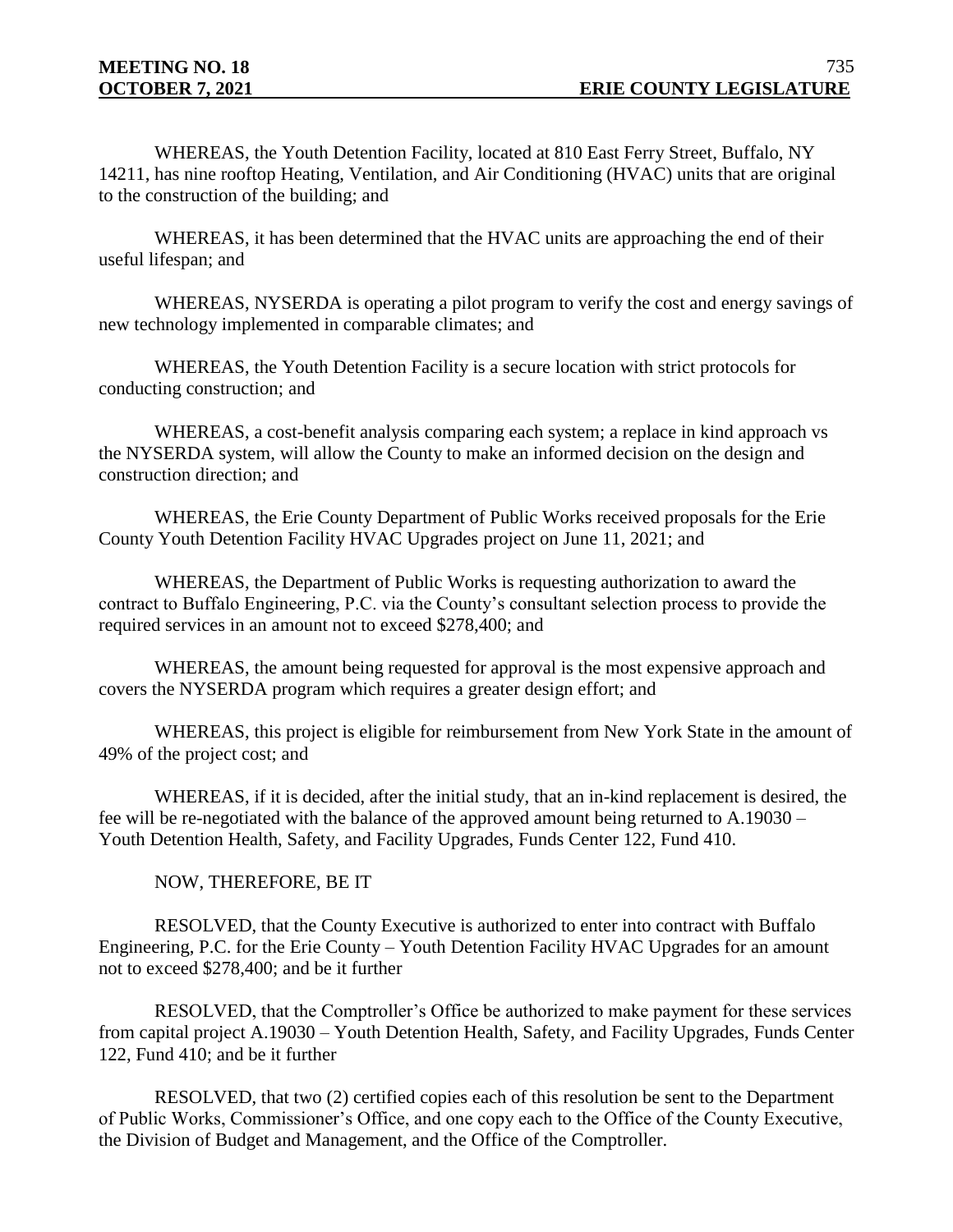(3-2) Legislators Lorigo & Mills voted in the negative.

# **HOWARD J. JOHNSON, JR. CHAIR**

Item 50 – MS. CHIMERA presented the following report and moved for immediate consideration and approval. MR. JOHNSON seconded.

CARRIED UNANIMOUSLY.

RESOLUTION NO. 168

| September 30, 2021 | <b>HEALTH &amp; HUMAN SERVICES</b> |
|--------------------|------------------------------------|
|                    | <b>COMMITTEE</b>                   |
|                    | REPORT NO. 10                      |

# ALL MEMBERS PRESENT. CHAIR BASKIN PRESENT AS EX-OFFICIO MEMBER.

- 1. RESOLVED, the following items are hereby received and filed:
- a. COMM. 17D-3 (2021) COMMISSIONER OF HEALTH: "Updated Nursing Home Outbreak Information - 08/2021" (Chair's Ruling)
- b. COMM. 17D-4 (2021) COMMISSIONER OF HEALTH: "EC COVID-19 Update" (Chair's Ruling)
- 2. COMM. 16E-44 (2021) COUNTY EXECUTIVE AS AMENDED WHEREAS, the Erie County Department of Health has partnered with several local

sewer service providers and the University at Buffalo to test wastewater for the presence of the SARS-CoV-2 virus so the Department of Health may better understand the prevalence of COVID-19 in our community; and

WHEREAS, the testing of wastewater has been helpful with the Department of Health's epidemiology efforts during the COVID-19 pandemic; and

WHEREAS, the Department of Health issued a request for proposals for assistance in developing a remote sampling program for SARS-CoV-2 testing to gather wastewater / COVID-19 data within more targeted geographic areas; and

WHEREAS, in accordance with Section 26.08 of the Erie County Administrative Code,an evaluation committee scored all responses using a consistent rating matrix; and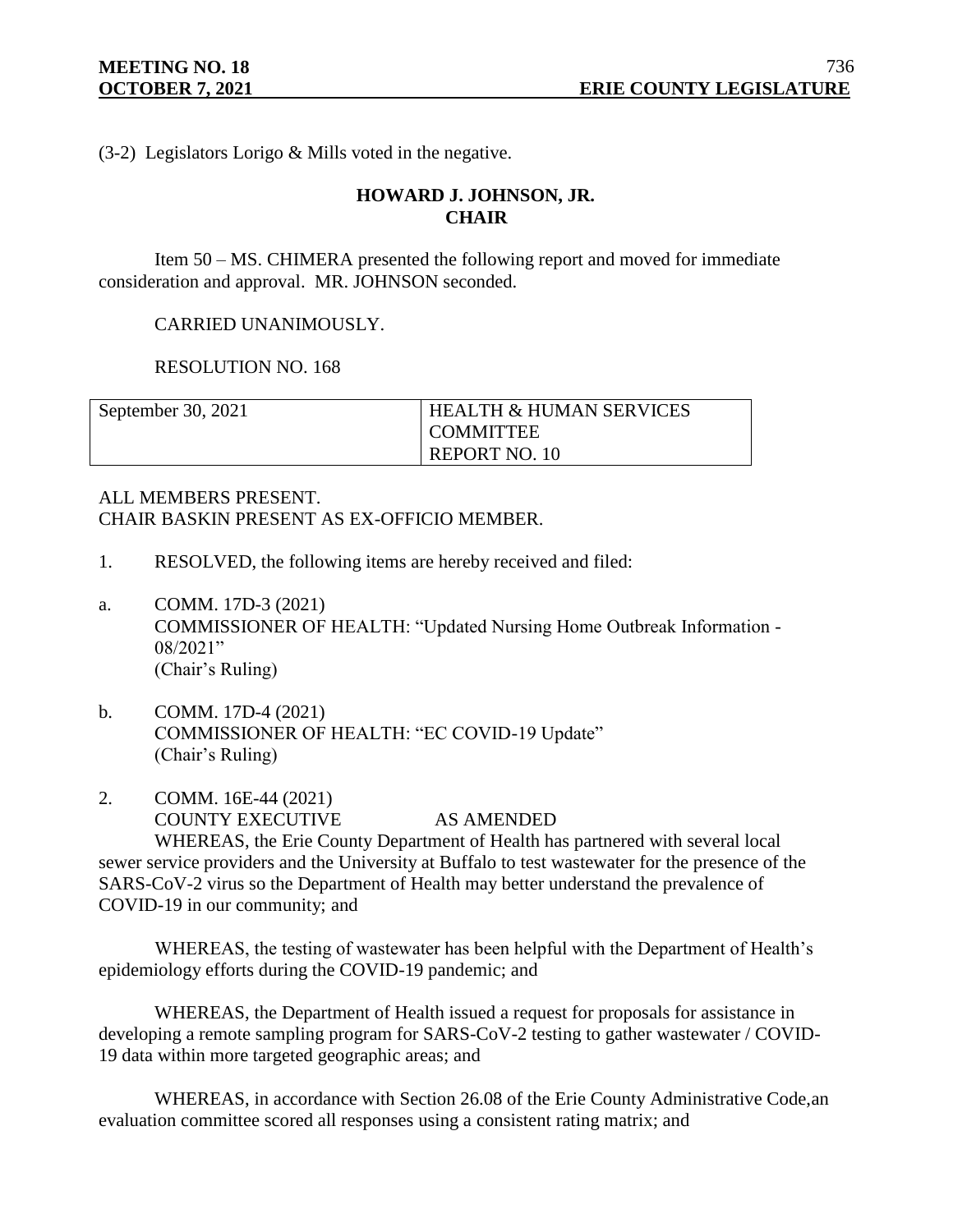WHEREAS, the evaluation committee recommends Core Environmental Consultants, Inc. be retained to perform the requested services.

NOW, THEREFORE, BE IT

RESOLVED, that an agreement with Core Environmental Consultants, Inc. in an amount not to exceed \$300,000.00 to perform remote wastewater sampling for SARS-CoV-2 testing is hereby approved; and be it further

RESOLVED, that the County Executive, be and hereby is, authorized to execute said agreement subject to approval as to form by the County Attorney and approval as to content by the Commissioner of Health; and be it further

RESOLVED, that this project be funded through an "Epidemiology & Laboratory Capacity (ELC) – COVID-19 Capacity Building for Case Investigations and Contact Tracing Coordination" grant Fund 281, Fund Center 12700 Account 516020; and be it further

RESOLVED, that the Clerk of the Legislature be directed to send a certified copy of this resolution to the County Executive, the County Comptroller, the Director of Budget and Management, Gregory Kammer, Assistant County Attorney, and Dr. Gale Burstein, Commissioner of Health.

(5-0) Chair Baskin not present for vote.

3. COMM. 17E-10 (2021) COUNTY EXECUTIVE

WHEREAS, the National Council on Aging's (NCOA) Benefit Enrollment Center (BEC) initiative is a national program that supports efforts by community-based organizations and agencies to assist Medicare recipients in applying for, enrolling and maintaining benefits in financial assistance programs; and

WHEREAS, the Erie County Department of Senior Services, had submitted a competitive grant application to NCOA for BEC Grant funding to increase current outreach and enrollment assistance to all Erie County Medicare Beneficiaries with focus, but not limited, in rural and refugee communities in the County of Erie; and

WHEREAS, NCOA has recently awarded the Department \$120,000 of Benefit Enrollment Center grant funds for the period October 1, 2021 to September 30, 2023; and

WHEREAS, no additional County funds are required, as the grant is 100% funded by the grantor.

# NOW, THEREFORE, BE IT

RESOLVED, the County Executive be and is hereby authorized to enter into a contract with NCOA to accept the \$120,000 of BEC funding for the period October 1, 2021 to September 30, 2023; and be it further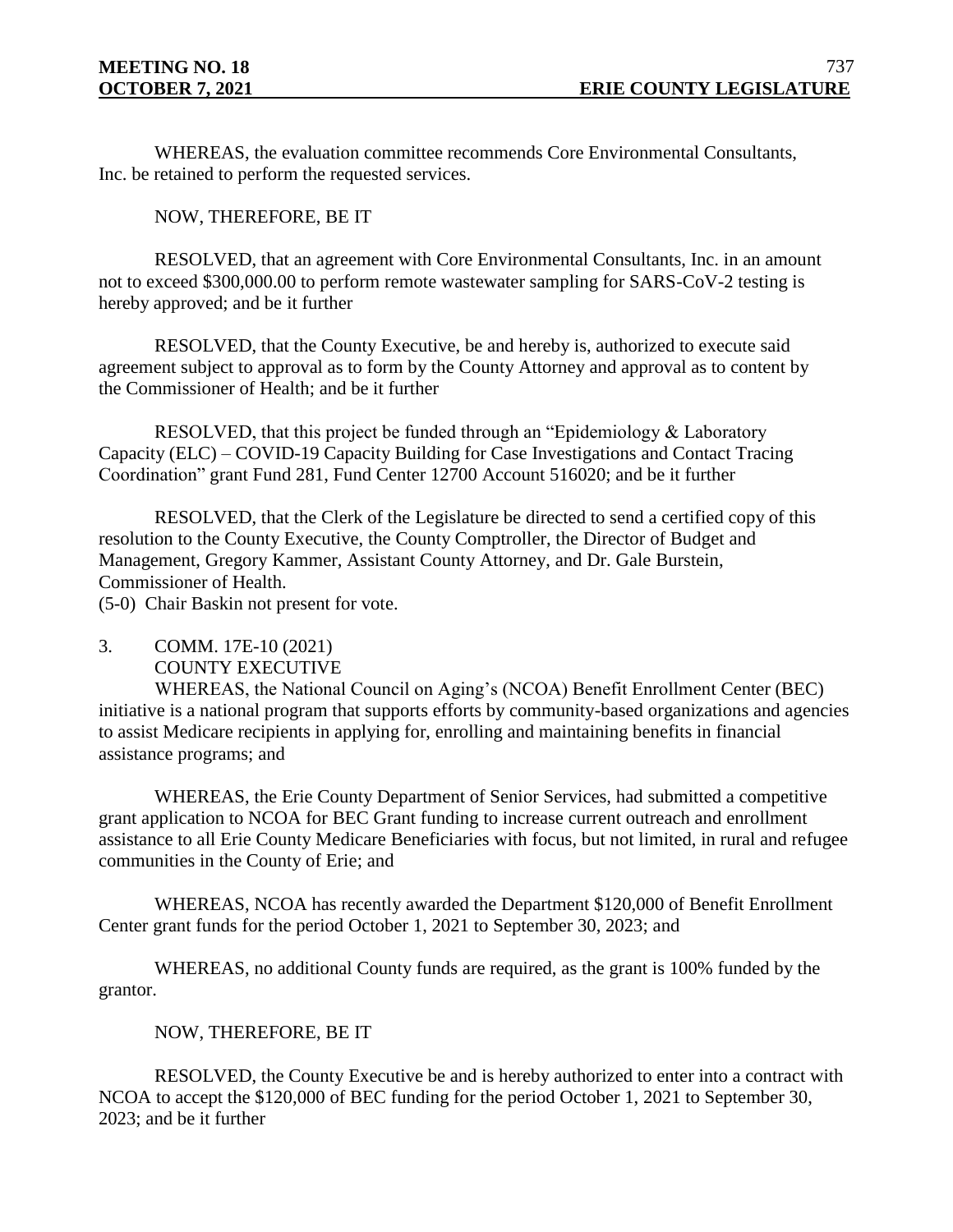RESOLVED, the County Executive be and is hereby authorized to enter into contracts and amendments with the NCOA to effectuate changes to funding levels or grant period; and be it further

RESOLVED, that the budget for the 163BEC2123 grant, be established as follows:

| <b>REVENUES</b>       |                                 | <b>BUDGET</b> |
|-----------------------|---------------------------------|---------------|
| Account               | Description                     |               |
| 414000                | <b>Federal Revenue</b>          | \$120,000     |
| <b>APPROPRIATIONS</b> |                                 | <b>BUDGET</b> |
| Account               | Description                     |               |
| 505000                | <b>Office Supplies</b>          | \$7,000       |
| 516020                | Pro Ser Cnt and Fees            | \$15,000      |
| 561410                | Lab & Technical Equipment       | \$5,000       |
| 916390                | <b>ID Senior Services Grant</b> | \$90,000      |
| 980000                | <b>ID DISS Services</b>         | \$3,000       |
|                       | <b>TOTAL APPROPRIATIONS</b>     |               |

#### and be it further

RESOLVED, that the Director of Budget and Management is hereby authorized to adjust the budget as required to comply with the NCOA approved funding levels; and be it further

RESOLVED, that certified copies of this resolution be forwarded to the: County Executive Office; Division of Budget and Management; Comptroller's Office; and the Department of Senior Services.

(5-0) Chair Baskin not present for vote.

4. COMM. 17E-13 (2021)

COUNTY EXECUTIVE

WHEREAS, the Erie County Department of Health has demonstrated its commitment to the treatment of Chlamydia and has qualified for this performance incentive; and

WHEREAS, the Erie County Department of Health understands the importance of sexual health and its effects on the community; and

WHEREAS, Erie County Department of Health has participated in the performance incentive in prior years and will use the funds according to article 6; and

WHEREAS, the New York State Department of Health wishes to award the Erie County Department of Health a Performance Incentive of \$28,250.

NOW, THEREFORE, BE IT

 RESOLVED, that the Erie County Legislature hereby authorizes the acceptance of the Performance Incentive Award of \$28,250 that is budgeted as follows: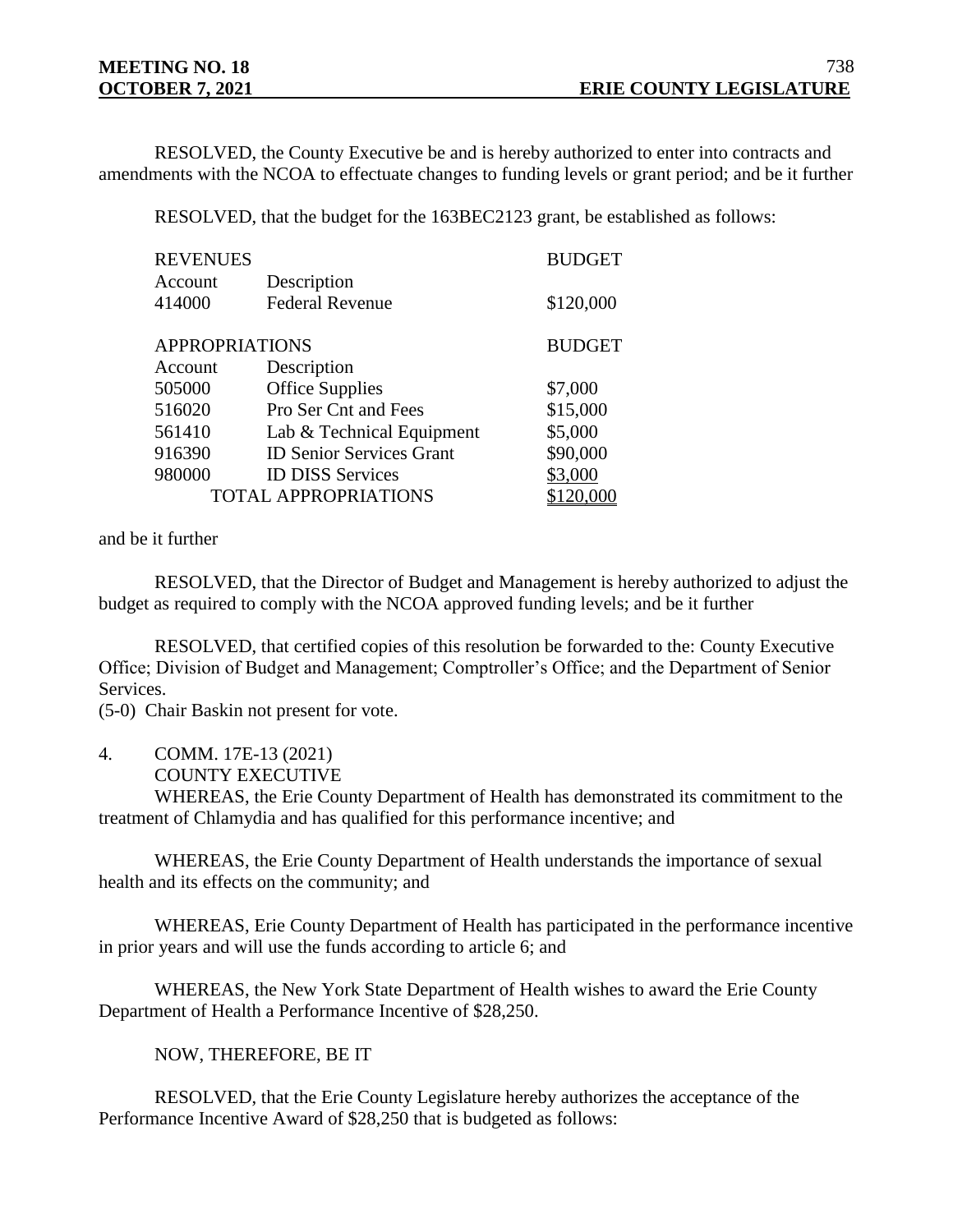# Erie County Department of Health Health Division Fund 110 Fund Center 12700

| SAP        | <b>REVENUE</b>                    | <b>AMOUNT</b> |
|------------|-----------------------------------|---------------|
| 405540     | State Aid-Art VI/Public Hlth Work | \$28,250      |
|            | Total                             | \$28,250      |
|            |                                   |               |
|            |                                   |               |
| <b>SAP</b> | <b>EXPENSES</b>                   | <b>AMOUNT</b> |
| 505800     | Medical & Health Supplies         | \$16,250      |
| 516020     | Prof Ser Cnt $\&$ Fees            | \$12,000      |

and be it further

RESOLVED, that certified copies of this resolution be forwarded to the County Executive, the Division of Budget and Management, the Department of Law and to Dr. Gale R. Burstein, Commissioner in the Erie County Health Department, 9<sup>th</sup> Floor, Rath Building. (5-0) Chair Baskin not present for vote.

# **LISA M. CHIMERA CHAIR**

Item 51 – MR. MEYERS presented the following report and moved for immediate consideration and approval. MR. LORIGO seconded.

## CARRIED UNANIMOUSLY.

RESOLUTION NO. 169

| September 30, 2021 | <b>FINANCE &amp; MANAGEMENT</b> |
|--------------------|---------------------------------|
|                    | <b>COMMITTEE</b>                |
|                    | <b>REPORT NO. 11</b>            |

# ALL MEMBERS PRESENT. CHAIR BASKIN PRESENT AS EX-OFFICIO MEMBER.

- 1. RESOLVED, the following items are hereby received and filed:
- a. COMM. 16E-46 (2021) COUNTY EXECUTIVE: "County Executive's Veto of INTRO. 15-5 (2021)" (Chair's Ruling)
- b. COMM. 17E-11 (2021) COMPTROLLER: "Sales Tax Receipt for 07/2021"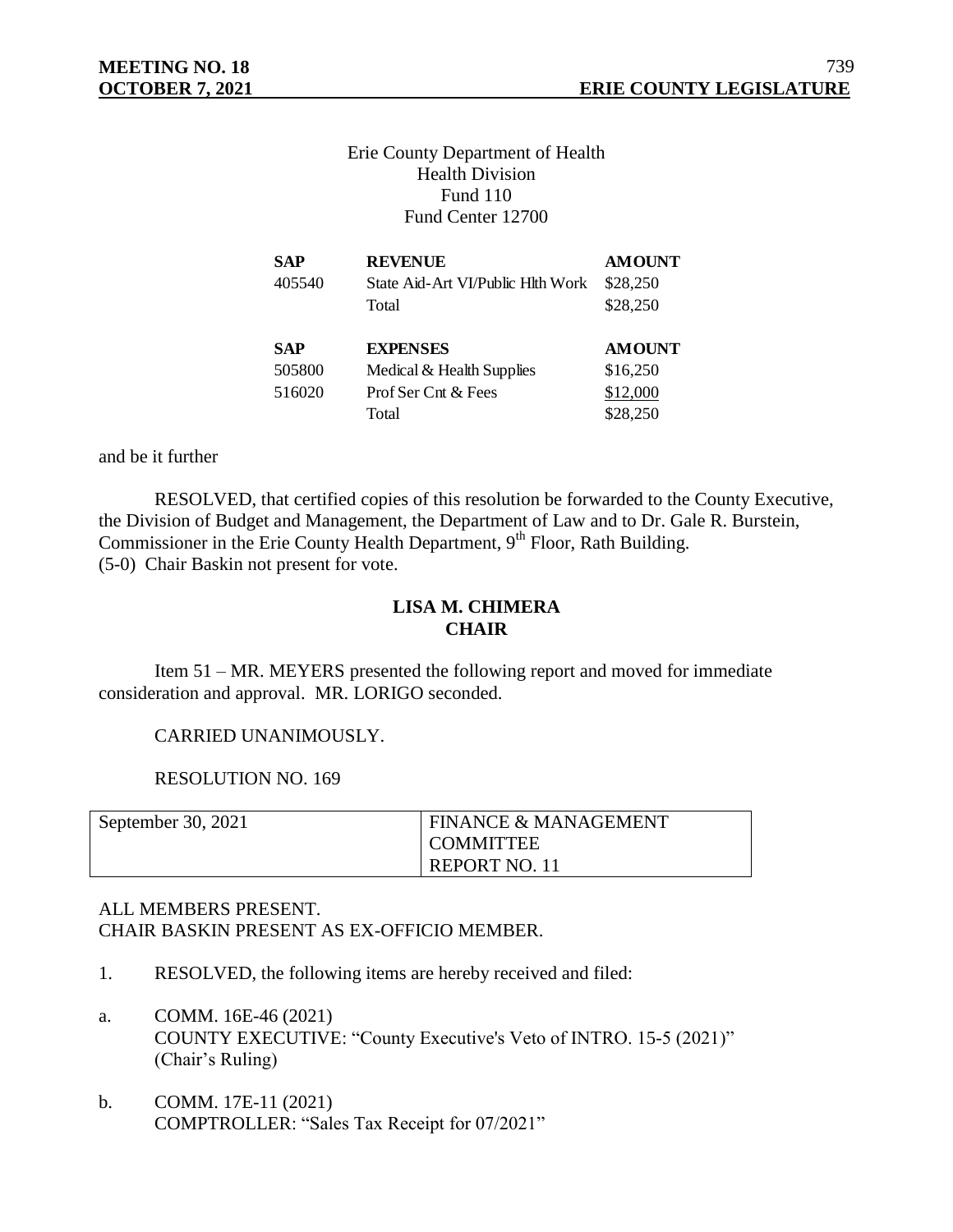(Chair's Ruling)

- c. COMM. 17D-2 (2021) DEPUTY COMPTROLLER: "Law Department Spending - 07/2021" (Chair's Ruling)
- d. COMM. 17D-5 (2021) DIRECTOR OF BUDGET & MANAGEMENT: "CARES Act Coronavirus Relief Fund Consumption Report" (Chair's Ruling)

# **TIMOTHY J. MEYERS CHAIR**

Item 52 – MR. MEYERS presented the following report and moved for immediate consideration and approval. MR. LORIGO seconded.

## CARRIED UNANIMOUSLY.

RESOLUTION NO. 170

| September 30, 2021 | <b>ENERGY &amp; ENVIRONMENT</b><br>I COMMITTEE |
|--------------------|------------------------------------------------|
|                    | <b>REPORT NO. 14</b>                           |

## ALL MEMBERS PRESENT.

- 1. RESOLVED, the following items are hereby received and filed:
- a. COMM. 17E-9 (2021) COUNTY EXECUTIVE: "ECSD Nos. 1, 3, 6 & 8 - Engineering Term Contract Agreement" (Chair's Ruling)
- b. COMM. 17D-1 (2021) DEPUTY COMMISSIONER, ENVIRONMENT & PLANNING: "ECSD No. 3 - Southtowns Advanced Wastewater Treatment Facility Expansion" (Chair's Ruling)
- 2. COMM. 14E-22 (2021) COUNTY EXECUTIVE AS AMENDED WHEREAS, the Erie County Department of Environment and Planning has received the following lowest responsible bid for Contract No. 44 at 10:00 a.m. on September 9, 2021:

| Contract        | Lowest Responsible Bidder                                     | Amount |
|-----------------|---------------------------------------------------------------|--------|
| Contract No. 44 | 4 <sup>th</sup> Generation Construction, Inc.<br>\$263,400.00 |        |
|                 | 5650 Simmons Ave                                              |        |
|                 | Niagara Falls, NY 14304                                       |        |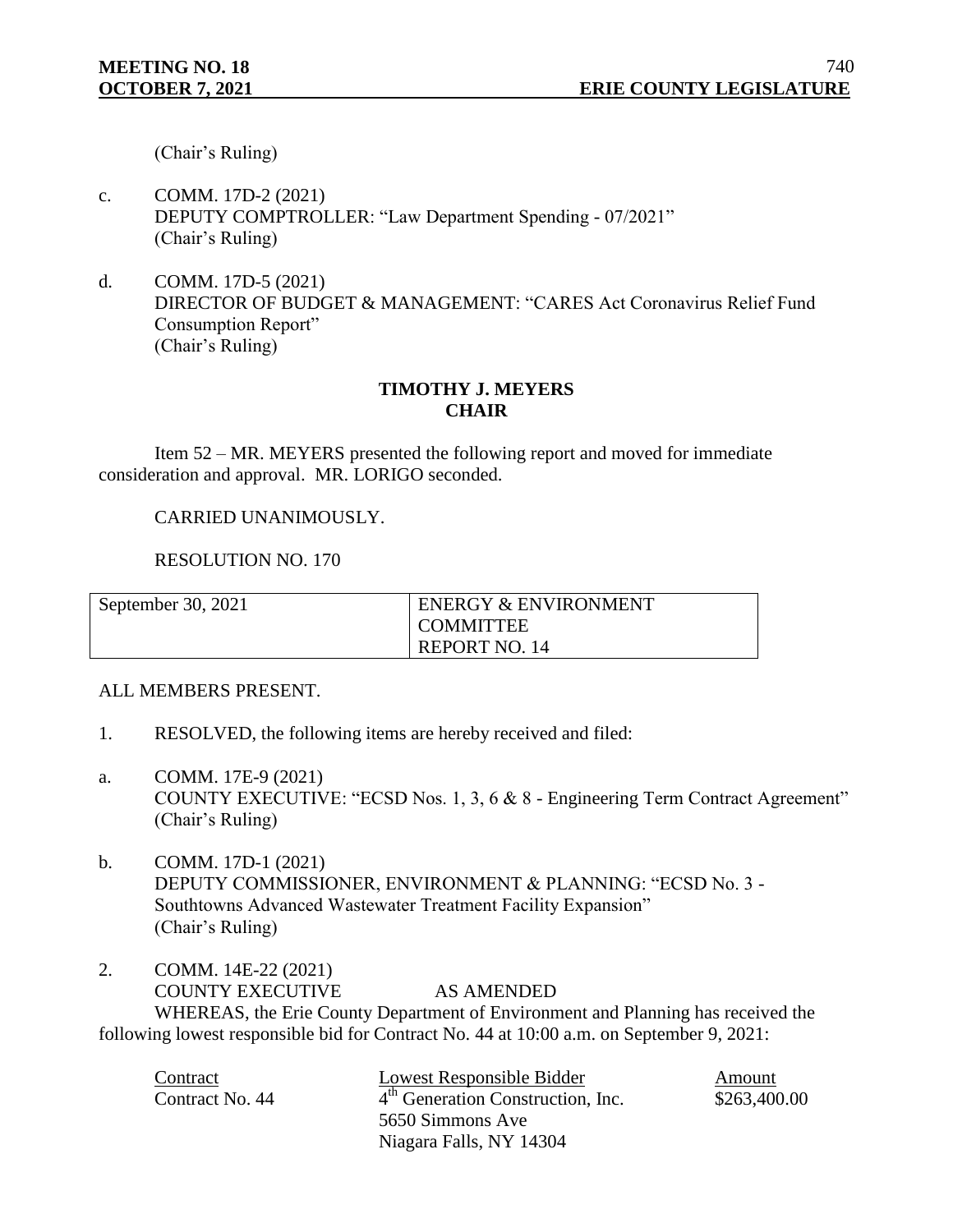and

WHEREAS, the aforementioned lowest responsible bidder has successfully completed projects similar to Contact No. 44 for other municipalities; and

WHEREAS, the Division of Sewerage Management has determined this project is a New York State Environmental Quality Review (SEQR) Unlisted Action and after due consideration a Negative Declaration was issued pursuant to Part 617 of the implementing regulations pertaining to Article 8 (State Environmental Quality Review Act) of the Environmental Conservation Law.

## NOW, THEREFORE, BE IT

RESOLVED, that the Slate Bottom Creek Sanitary Sewer Replacement Project, Erie County Sewer District No. 1, Contract No. 44 be awarded as follows:

| Contract        | Lowest Responsible Bidder                                     | Amount |
|-----------------|---------------------------------------------------------------|--------|
| Contract No. 44 | 4 <sup>th</sup> Generation Construction, Inc.<br>\$263,400.00 |        |
|                 | 5650 Simmons Ave                                              |        |
|                 | Niagara Falls, NY 14304                                       |        |

and be it further

RESOLVED, that the County Executive be, and hereby is, authorized to execute the Contract with the aforementioned lowest responsible bidder, subject to approval as to form by the County Attorney's office and approval as to content by the Commissioner of Environment and Planning; and be it further

RESOLVED, that that the Director of Budget and Management and the County Comptroller are authorized to allocate up to \$263,400.00 in Capital Project No. C.21150.6.20 to fund Contract No. 44; and be it further

RESOLVED, that the Director of the Division of Budget and Management is hereby authorized to implement any budget adjustments necessary to facilitate this funding; and be it further

RESOLVED, that at the close of the project any unused funds be returned to the capital project and the budgets be adjusted accordingly; and be it further

RESOLVED, that the Clerk of the Legislature be directed to send a certified copy of this resolution to the County Executive, the County Comptroller, the Director of Budget and Management, Kristen Walder, Second Assistant County Attorney, and Joseph Fiegl, P.E., Deputy Commissioner, Department of Environment and Planning.  $(5-0)$ 

3. COMM. 17E-5 (2021) COUNTY EXECUTIVE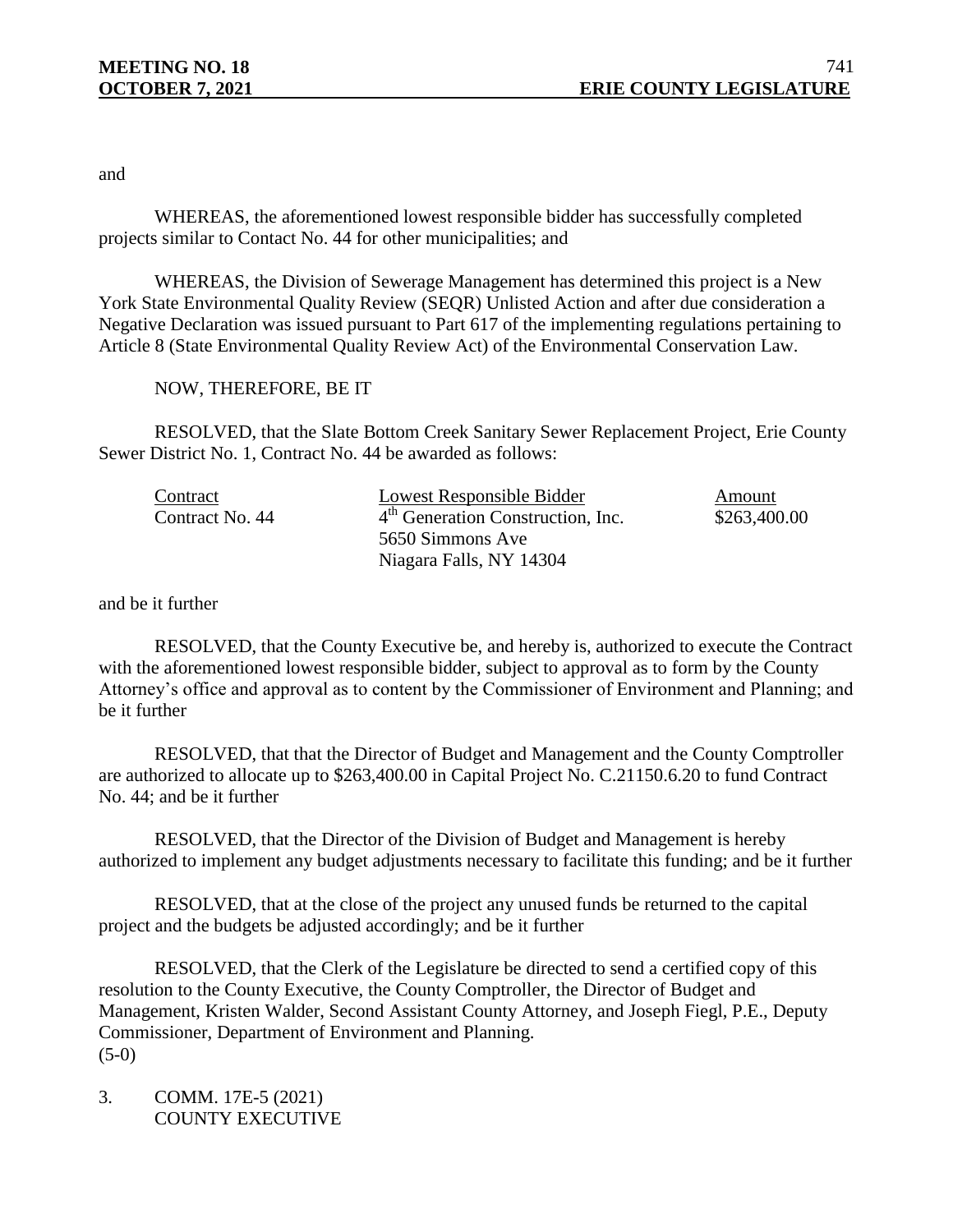WHEREAS, the Stone Walls at Culvert PK-21 in Chestnut Ridge Park are deteriorating and causing a potential safety hazard for the travelling public; and

WHEREAS, it is desired to replace the Stone Walls at Culvert Pk-21 (the Project); and

WHEREAS, Greenman-Pedersen, Inc. was selected via the County's RFP process and approved via COMM. 6E-5 (April 26, 2019) and extended by COMM 9E-10 (May 13, 2021) for the provision of On-Call General Civil and Geotechnical Engineering Services; and

WHEREAS, it is desired to execute a contract with Greenman-Pedersen, Inc for the design and construction phases of the Project in the amount of \$30,000; and

WHEREAS, the funding required is available from the SAP projects hereinafter noted.

NOW, THEREFORE, BE IT

RESOLVED, that the Erie County Legislature hereby approves the subject project; and be it further

RESOLVED, that the County Executive be authorized to execute a contract for design and construction phase engineering services for the Project with Greenman-Pedersen, Inc. in the not to exceed amount of \$30,000; and be it further

RESOLVED, that funding for this project be made available in Projects B.19018 – Chestnut Ridge Park Culverts, Fund 420, Funds Center 123; and be it further

RESOLVED, that the Clerk of the Legislature be instructed to forward five (5) certified copies of this resolution to the Department of Public Works, Division of Highways, and one copy each to the Office of the County Executive, the Division of Budget and Management, and the Office of the Comptroller.

(5-0)

# 4. COMM. 17E-8 (2021) COUNTY EXECUTIVE

WHEREAS, the Erie County Department of Environment and Planning (DEP) provides technical assistance to municipalities to assist them in complying with environmental regulations; and

WHEREAS, the State of New York, through its Department of Environmental Conservation (NYSDEC), granted Erie County, in partnership with 40 municipalities, \$181,840 to commence the WNY Stormwater Coalition (WNYSC): GIS Coordination Project; and

WHEREAS, Erie County and the NYSDEC entered into a contract (Grant #162WNYSCGISCP1821) authorized by COMM. 7E-47 (2018); and

WHEREAS, it is necessary to extend the term of this contract to May 1, 2023.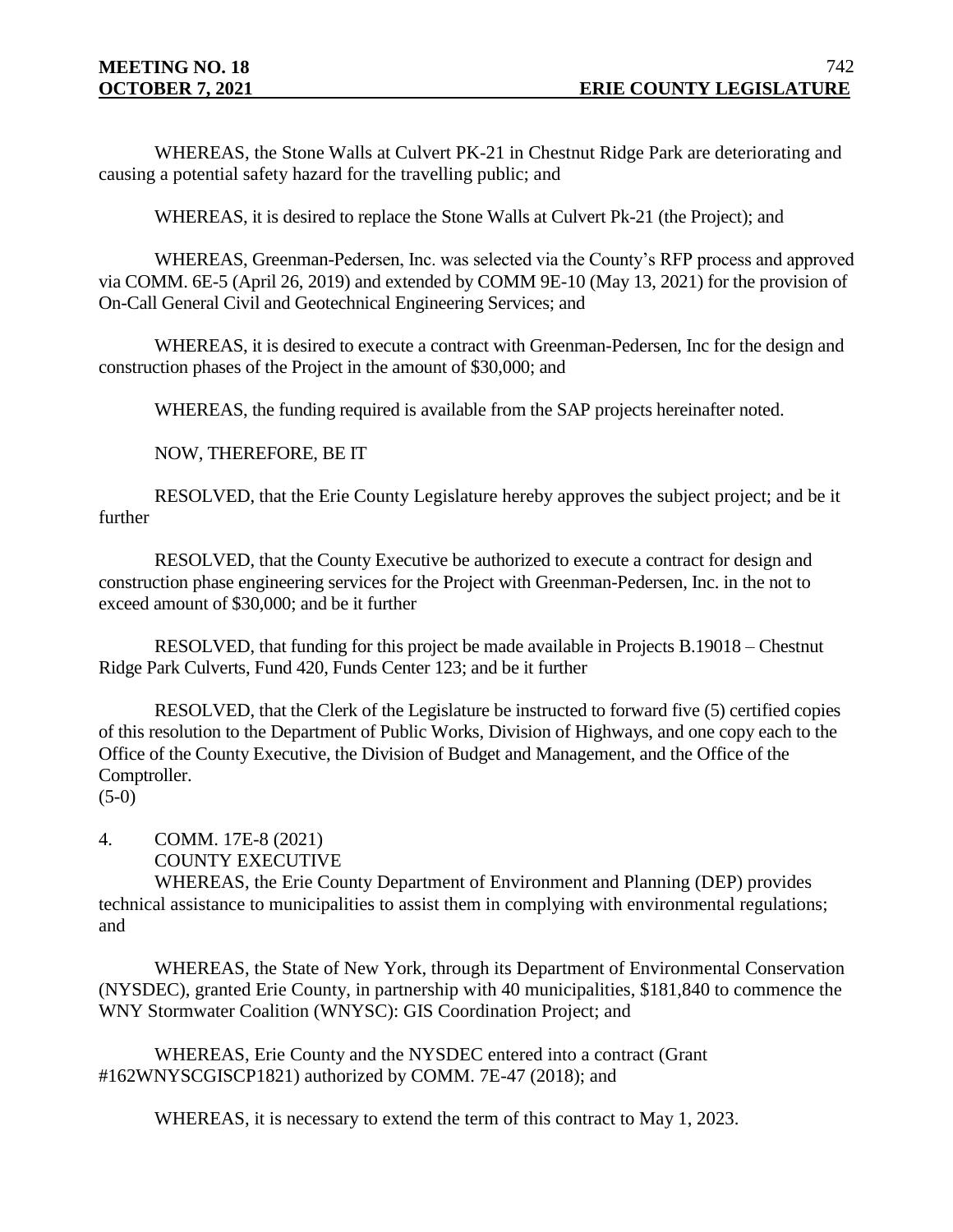NOW, THEREFORE, BE IT

RESOLVED, that the County Executive or the Deputy County Executive is authorized to execute the necessary agreements with the NYSDEC to extend the project until May 1, 2023; and be it further

RESOLVED, that certified copies of this resolution shall be forwarded to the County Executive; the Director of the Division of Budget and Management; the County Attorney; the County Comptroller; Daniel R. Castle, Commissioner of Environment and Planning; and Bonnie L. Lawrence, Deputy Commissioner of Environment and Planning. (5-0)

# **TIMOTHY J. MEYERS CHAIR**

# **LEGISLATOR RESOLUTIONS**

Item 53 – MR. MEYERS presented the following resolution and moved for immediate consideration and approval. MR. LORIGO seconded.

CARRIED UNANIMOUSLY.

RESOLUTION NO. 171 RE: Expansion of Essential Personnel for the Purposes of Crossing into the United States as a Canadian National (INTRO. 18-1)

## **A RESOLUTION TO BE SUBMITTED BY LEGISLATORS TODARO, LORIGO, GREENE & MILLS**

WHEREAS, the Canadian Government, on August 9, 2021, reopened the border to citizens of the United States to cross into Canada for any reason provided they are vaccinated and follow certain new crossing procedures; and

WHEREAS, the United States is continuing to restrict crossing from Canada to the United States by Canadian citizens with the exception of essential personnel, a policy that will remain in place until at least October 21, 2021; and

WHEREAS, this continued policy of border closure has continued to separate families living near the borders of the two countries. This is especially true for residents who live near a border crossing and have relied on the ability to easily cross the border to visit loved ones; and

WHEREAS, this honorable body has previously urged for a full reopening of the Canada-US border by legislative resolution. Unfortunately, little action has been taken by the United States and legislation in Congress has stalled making it unlikely Erie County residents, some of who have been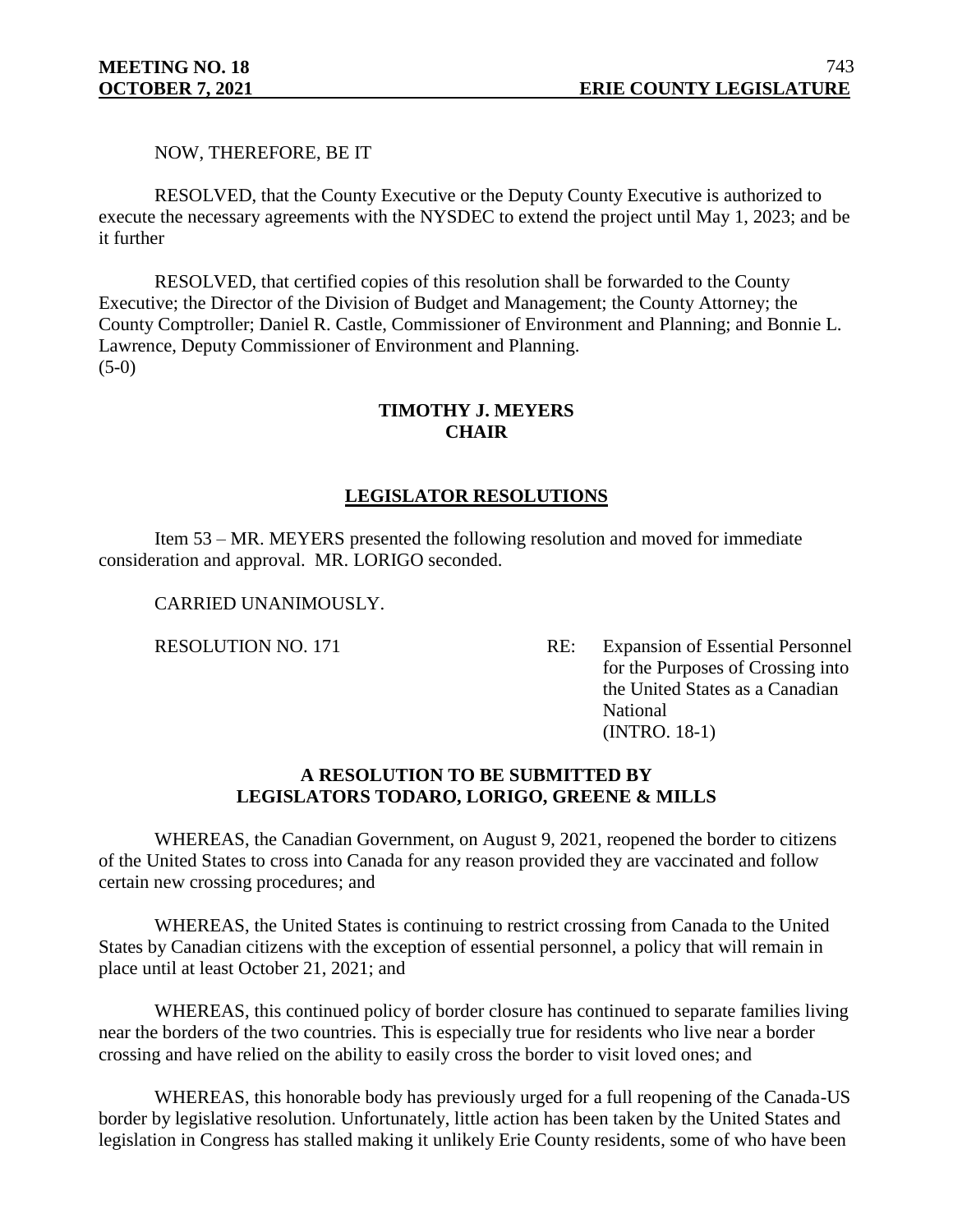separated for over a year and half now, will be reunited with their family and friends here in the United States; and

WHEREAS, if it is this administration's position to retain the current border crossing restrictions for drivers from Canada, this honorable body suggests a consideration of alternatives to a full reopening that would at least allow families to reunite here in the United States; and

WHEREAS, while most Canadian residents are unable to drive to the US, current policy does allow for Canadians to cross into the United States for "Essential Travel." This is defined as work and study, critical infrastructure support, economic services and supply chains, health, immediate medical care, and safety and security. Changing the definition of "essential travel" to include reuniting with relatives would provide relief to many residents that live in Erie County or near any other point of crossing and have Canadian relatives; and

WHEREAS, on top of the emotional toll, the border closure has imposed economic hardship as well. Billions of dollars of commerce cross the US-Canada border by rail and tourists spend an equally significant amount of money as well with the US Travel Association estimating a loss of \$1.5 billion in exports each month.

## NOW, THEREFORE, BE IT

RESOLVED, that this honorable body again urges the President, Congress, and the State of New York to work together to allow for a fully reopened land border between the United States and Canada; and be it further

RESOLVED, that this honorably body urges President Biden to allow for a lapse in the restrictions against travel from Canada to the United States, which have been extended through October 21, 2021; and be it further

RESOLVED, that this body urges President Biden, in the event a full reopening is unable to be agreed on, to begin the process of reopening the border by expanding the definition of essential personnel to include Canadian residents who have family residing in the United States and to allow those individuals the ability to cross the United States and Canadian land borders; and be it further

RESOLVED, that certified copies of this resolution be sent to the President of the United States, Joseph Biden, the Western New York Delegation to the United States Senate and House of Representatives, the Western New York Delegation to the New York State Senate and Assembly, Governor Hochul, and any other party deemed necessary and proper.

Item 54 – CHAIR BASKIN directed that the following resolution be referred to the FINANCE & MANAGEMENT COMMITTEE.

# GRANTED.

INTRO. 18-2 from LORIGO, TODARO, GREENE & MILLS. Establishing a Timeline and Transparency Process for Approval of Future Bills Lease & New Stadium Construction.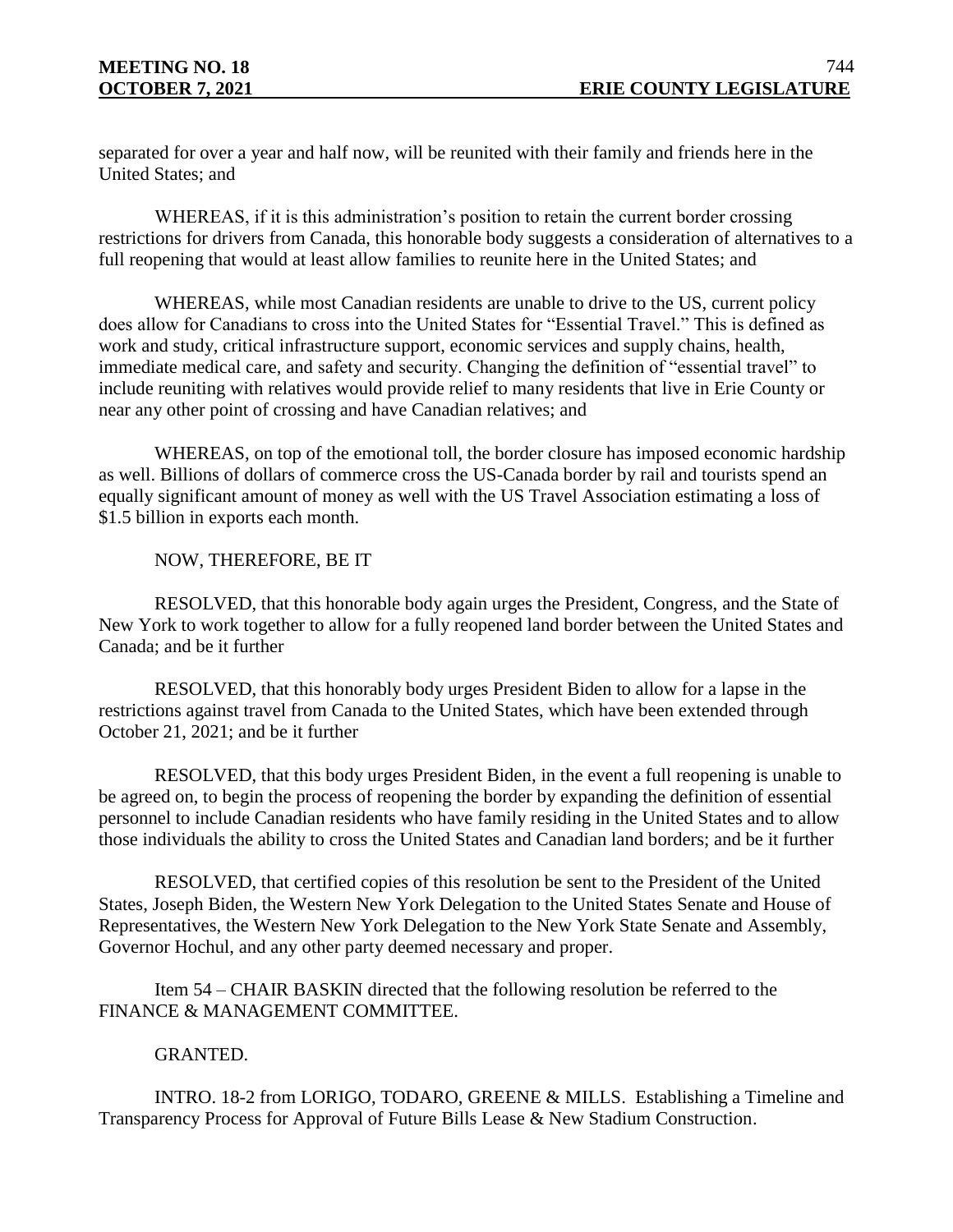Item 55 – MR. MEYERS presented the following resolution and moved for immediate consideration and approval. MR. JOHNSON seconded.

CARRIED UNANIMOUSLY.

RESOLUTION NO. 172 RE: Appropriation of 2021 Public Benefit Funding (INTRO. 18-3)

## **A RESOLUTION TO BE SUBMITTED BY LEGISLATOR GREENE**

WHEREAS, in the adopted 2021 Erie County Budget, the Legislature established an account called the Community Organization Relief Fund in the Community/Neighborhood Development Fund Center and appropriated \$300,000 into that account for the benefit of community organizations; and

WHEREAS, the Akron Lions to conduct a renovation of their shelter and the Akron Rotary Club and are seeking funding for the construction of a splash pad; and

WHEREAS, it is this honorable body's desire to provide funding to the Akron Lions for the purpose of renovating their shelter and to the Akron Rotary Club for the purpose of constructing a splash pad.

NOW, THEREFORE, BE IT

RESOLVED, that the Erie County Legislature hereby appropriates \$12,500 from the Community Organization Relief Fund in the Community/Neighborhood Development Fund Center (Fund Center: 1332021, Account: 516320) to the Akron Lions; and be it further

RESOLVED, that the Erie County Legislature hereby appropriates \$12,500 from the Community Organization Relief Fund in the Community/Neighborhood Development Fund Center (Fund Center: 1332021, Account: 516320) to the Akron Rotary Club; and be it further

RESOLVED, that certified copies of this resolution be forwarded to the Director of Budget and Management, the Commissioner of Environment and Planning, the Erie County Comptroller, Mr. Peter Forrestel, and any other party deemed necessary and proper.

# **COMMUNICATIONS DISCHARGED FROM COMMITTEE**

Item 56 – MR. MEYERS moved to discharge the PUBLIC SAFETY COMMITTEE of further consideration of COMM. 16E-48 (2021). MR. GILMOUR seconded.

CARRIED UNANIMOUSLY.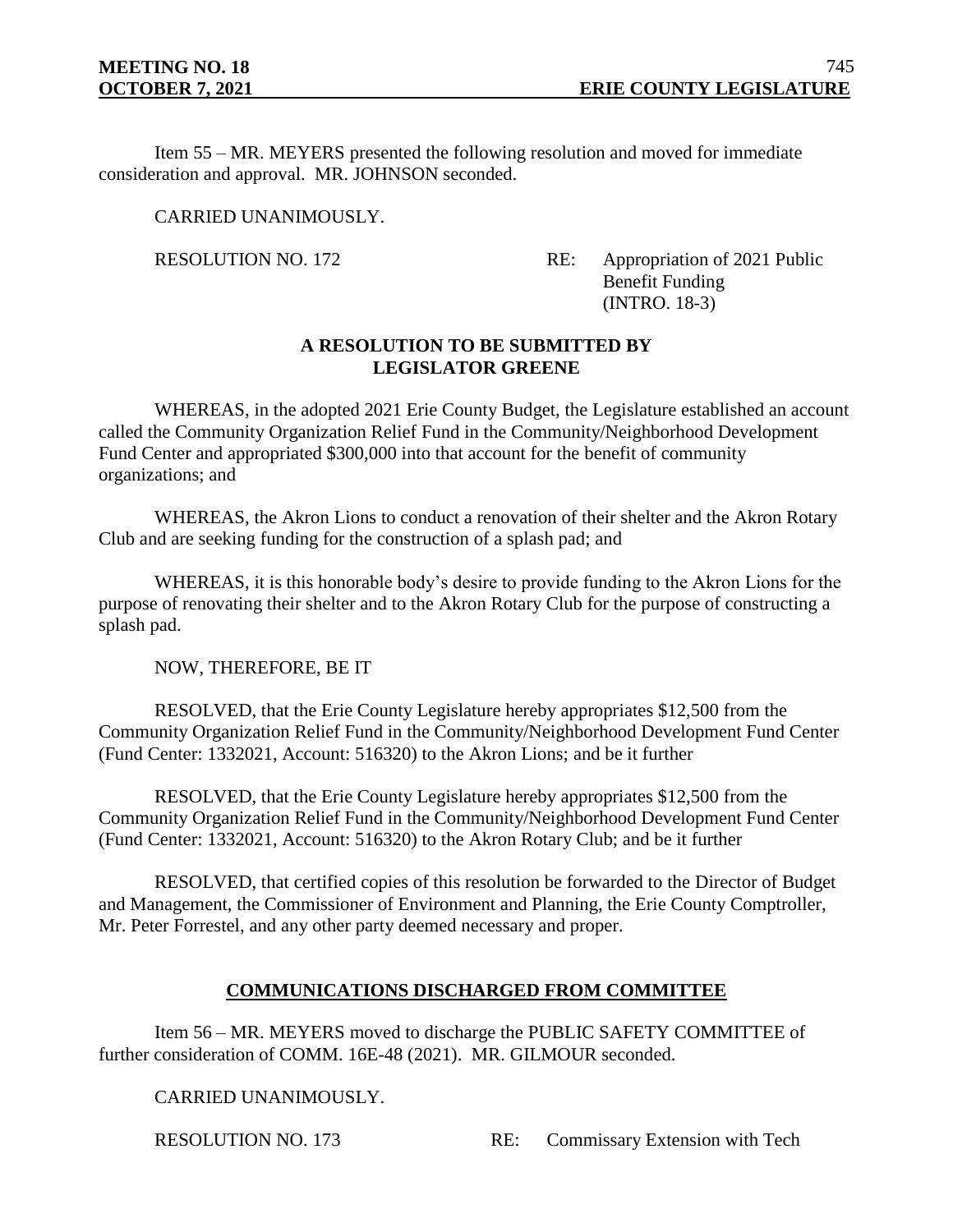Expansion & Inmate Tablet Program (COMM. 16E-48, 2021)

WHEREAS, the Erie County Sheriff's Office is seeking to upgrade current inmate commissary equipment and software; and

WHEREAS, the Office seeks to offer an inmate tablet program to enhanced learning programs and opportunities; and

WHEREAS, Keefe Commissary Network (Keefe) is the current vendor for inmate commissary programs; and

WHEREAS, the current agreement with Keefe to provide vending machines, inmate deposit devices, and kiosk machines will expire soon; and

WHEREAS, the Sheriff's Office has been in negotiations with Keefe to improve commissary programs and delivery of programs; and

WHEREAS, with the new agreement, Keefe will:

- Upgrade the hardware and software in the Keefe owned networking devices, computers, inmate Edge kiosk devices, inmate fund deposit devices, and vending machines
- Install five  $(5)$  new vending machines in the holding center and seven  $(7)$  machines in the Alden correctional facility
- Provide tablets for inmate learning and entertainment
- Keefe will work with the Sheriff's Office and the County's Department of Information and Support Services to transition from a server-based system to a cloudbased platform for all information and transactions

#### and

WHEREAS, this amendment will extend the current agreement through September 30, 2026, and have optional renewal terms following September 30, 2026; and

WHEREAS, this agreement will not have a fiscal impact on the 2021 County Budget.

NOW, THEREFORE, BE IT

RESOLVED, that the Erie County Legislature does hereby authorize the County Executive to enter into a contract with the Keefe Commissary Network, LLC, 10880 Lin Page Place, St. Louis, Missouri 63132, to extend the current agreement to September 30, 2026; and be it further

RESOLVED, that the amended agreement will automatically renew for successive one (1) year terms unless either party gives notice in writing to the other no less than ninety (90) days prior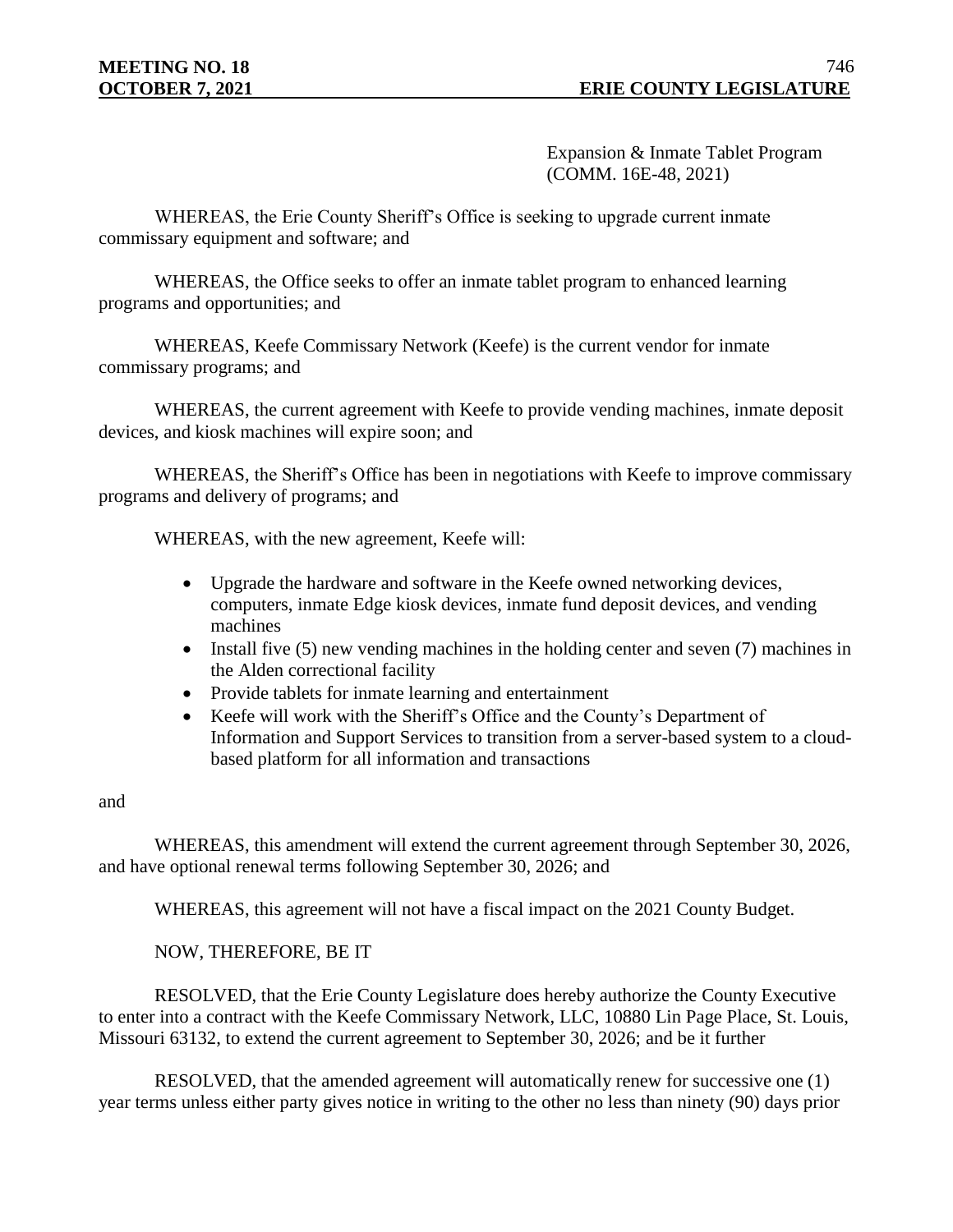to the expiration of any term or extended-term that the party so giving notice does not wish to extend this Agreement; and be it further

RESOLVED, that certified copies be forwarded to the County Executive's Office, the County Attorney, the Division of Budget and Management, the Office of the Comptroller, the Purchasing Department, and the Office of the Sheriff for implementation.

MR. MEYERS moved to amend the item. MR. LORIGO seconded.

CARRIED UNANIMOUSLY.

Delete the Second Resolve Clause in its Entirety and Replace with the Following:

RESOLVED, this is the final extension of the current vendor contract and the Erie County Sheriff's Office is required to RFP any future contracts for commissary service; and be it further

MR. MEYERS moved to approve the item as amended. MR. JOHNSON seconded.

CARRIED UNANIMOUSLY.

Item 57 – MR. MEYERS moved to discharge the PUBLIC SAFETY COMMITTEE of further consideration of COMM. 16E-49 (2021). MR. LORIGO seconded.

CARRIED UNANIMOUSLY.

RESOLUTION NO. 174 RE: Telephone Services Extension with Cost Reduction & Tech Expansion (COMM. 16E-49, 2021)

WHEREAS, the Erie County Sheriff's Office is seeking to upgrade current inmate telephone and video visitation equipment and software; and

WHEREAS, Inmate Calling Solutions (IC Solutions) is the current vendor for inmate telephone services; and

WHEREAS, the current agreement with IC Solutions which provides telephone services and video visitation kiosks will expire soon; and

WHEREAS, the Sheriff's Office has been in negotiations with IC Solutions to improve calling services for inmates at a reduced cost; and

WHEREAS, with the new agreement, Keefe will:

- Upgrading existing video visitation kiosks with a 17" color monitor, hi-resolution camera, enhanced handpiece to minimize background noise, and touchscreen volume controls
- Install up to sixty-four new visitation kiosks valued at \$175,000.00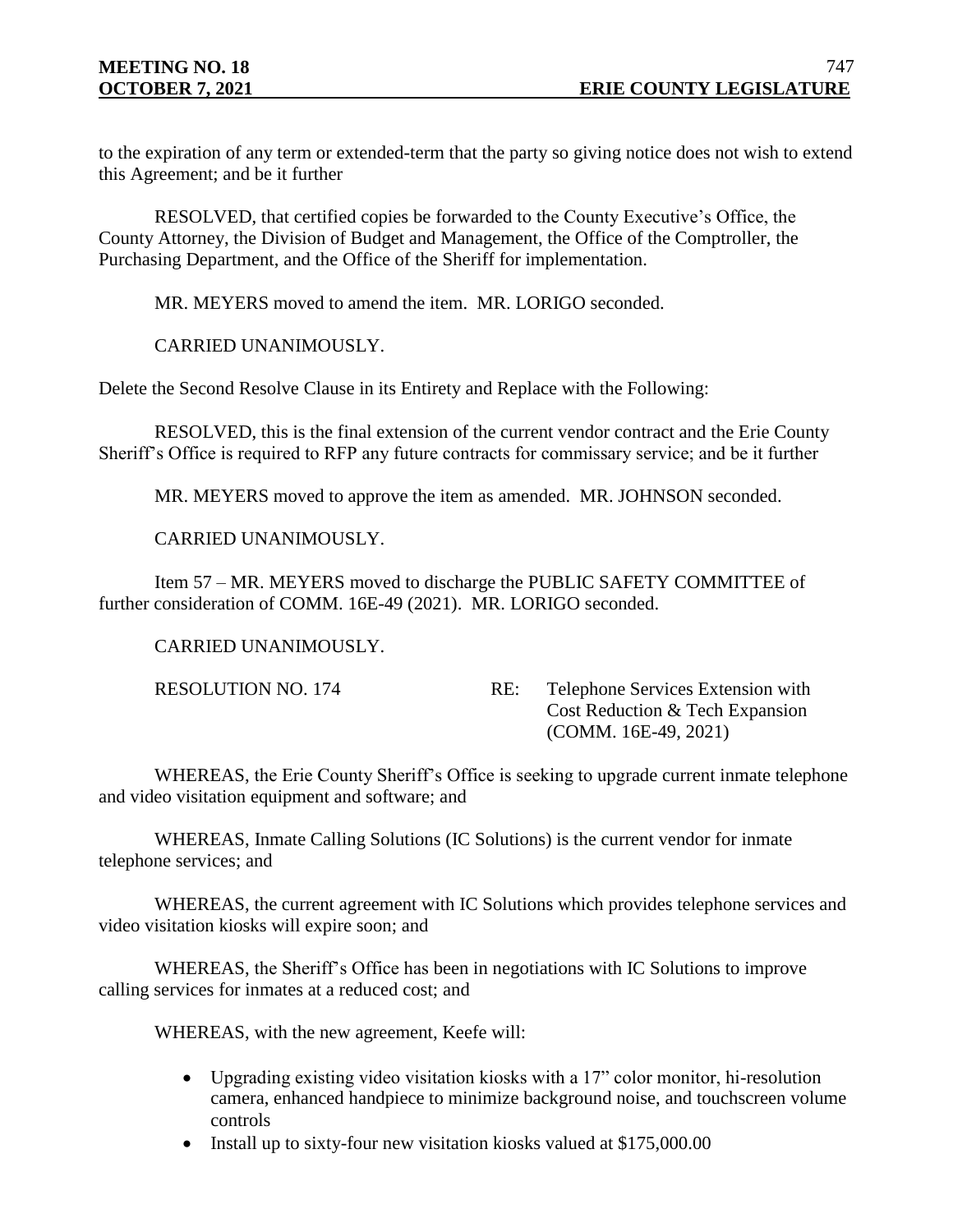- An in-state calling rate reduction from \$0.21/minute to \$0.15/minute
- A full-time site administrator and technician to address technical issues and maintenance with the video visitation kiosks and assist with the expansion of the tablet program offered by Keefe Commissary

WHEREAS, this amendment will extend the current agreement through September 30, 2027; and

WHEREAS, this amendment will not have a fiscal impact on the 2021 County Budget.

NOW, THEREFORE, BE IT

RESOLVED, that the Erie County Legislature does hereby authorize the County Executive to enter into a contract with the Inmate Calling Solutions, LLC, d/b/a IC Solutions, 2200 Danbury Street, San Antonio, Texas 78217 to extend the current agreement to September 30, 2027; and be it further

RESOLVED, that the amended agreement will automatically renew for successive one (1) year terms unless either party gives notice in writing to the other no less than ninety (90) days prior to the expiration of any term or extended-term that the party so giving notice does not wish to extend this Agreement; and be it further

RESOLVED, that certified copies be forwarded to the County Executive's Office, the County Attorney, the Division of Budget and Management, the Office of the Comptroller, the Purchasing Department, and the Office of the Sheriff for implementation.

MR. MEYERS moved to amend the item. MR. LORIGO seconded.

CARRIED UNANIMOUSLY.

Delete the Second Resolve Clause in its Entirety and Replace with the Following:

RESOLVED, this is the final extension of the current vendor contract and the Erie County Sheriff's Office is required to RFP any future contracts for telephone services; and be it further

MR. MEYERS moved to approve the item as amended. MR. LORIGO seconded.

CARRIED UNANIMOUSLY.

Item 58 – MR. MEYERS moved to discharge the ECONOMIC DEVELOPMENT COMMITTEE of further consideration of COMM. 17E-3 (2021). MR. JOHNSON seconded.

CARRIED UNANIMOUSLY.

RESOLUTION NO. 175 RE: Escalator Renovation Bids – Buffalo & EC Main Library (COMM. 17E-3, 2021)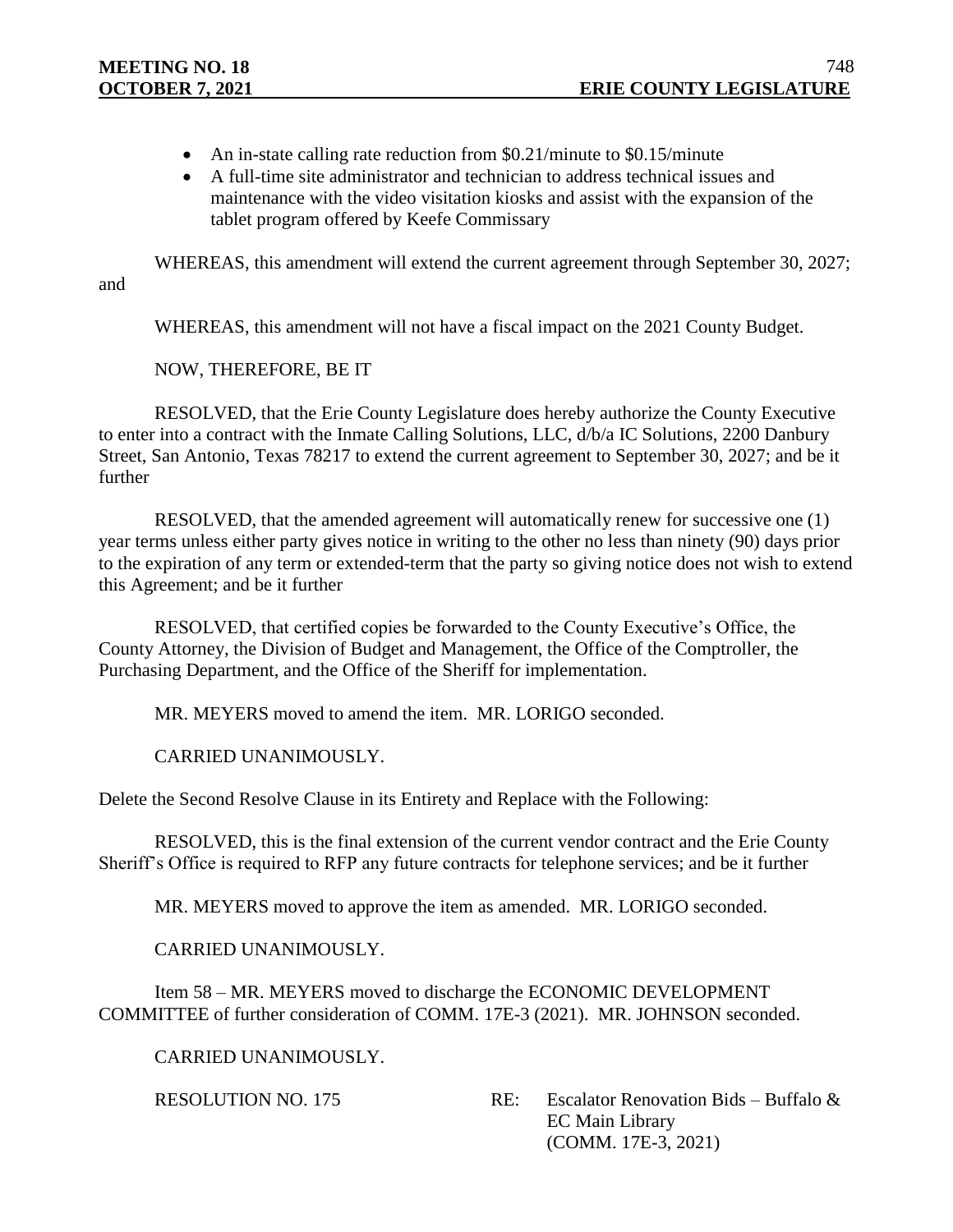WHEREAS, a project to enclose the aging escalators going from the first floor to the second floor of the Buffalo and Erie County Public Library, so they may be taken out of service, will lower the contract maintenance and utility costs by over \$27,000 per year; and

WHEREAS, the County of Erie received bids for the Buffalo and Erie County Main Library – Escalator Renovation on August 10, 2021; and

WHEREAS, The Department of Public Works is recommending award of the contract to the lowest responsible bidder.

NOW, THEREFORE, BE IT

RESOLVED, that the County Executive is authorized to enter into a contract with the lowest responsible bidder for the Buffalo and Erie County Main Library – Escalator Renovations project for an amount not to exceed as follows:

| <b>General Construction Work</b>             |          |          |
|----------------------------------------------|----------|----------|
| Sicoli Construction Services, Inc.           | Base Bid | \$81,800 |
| <b>Total award of Construction Contracts</b> |          | \$81,800 |

and be it further

RESOLVED, that the sum of \$18,200 be allocated to a Construction Contingency Fund with authorization for the County Executive to approve change orders in an amount not to exceed the Contingency Fund; and be it further

RESOLVED, that change order reductions will result in these funds being returned to the Construction Contingency Fund; and be it further

RESOLVED, that the Comptroller's Office be authorized to make payment for all the above from Capital Project F.21102 Escalator Demolition, Renovation, and Asbestos, in Fund 490, Funds Center 122; and be it further

RESOLVED, that two certified copies of this resolution be sent to the Department of Public Works, Commissioner's Office, and one copy each to the Office of the County Executive, the Division of Budget and Management, and the Office of the Comptroller.

MR. MEYERS moved to approve the item. MR. LORIGO seconded.

CARRIED UNANIMOUSLY.

# **SUSPENSION OF THE RULES**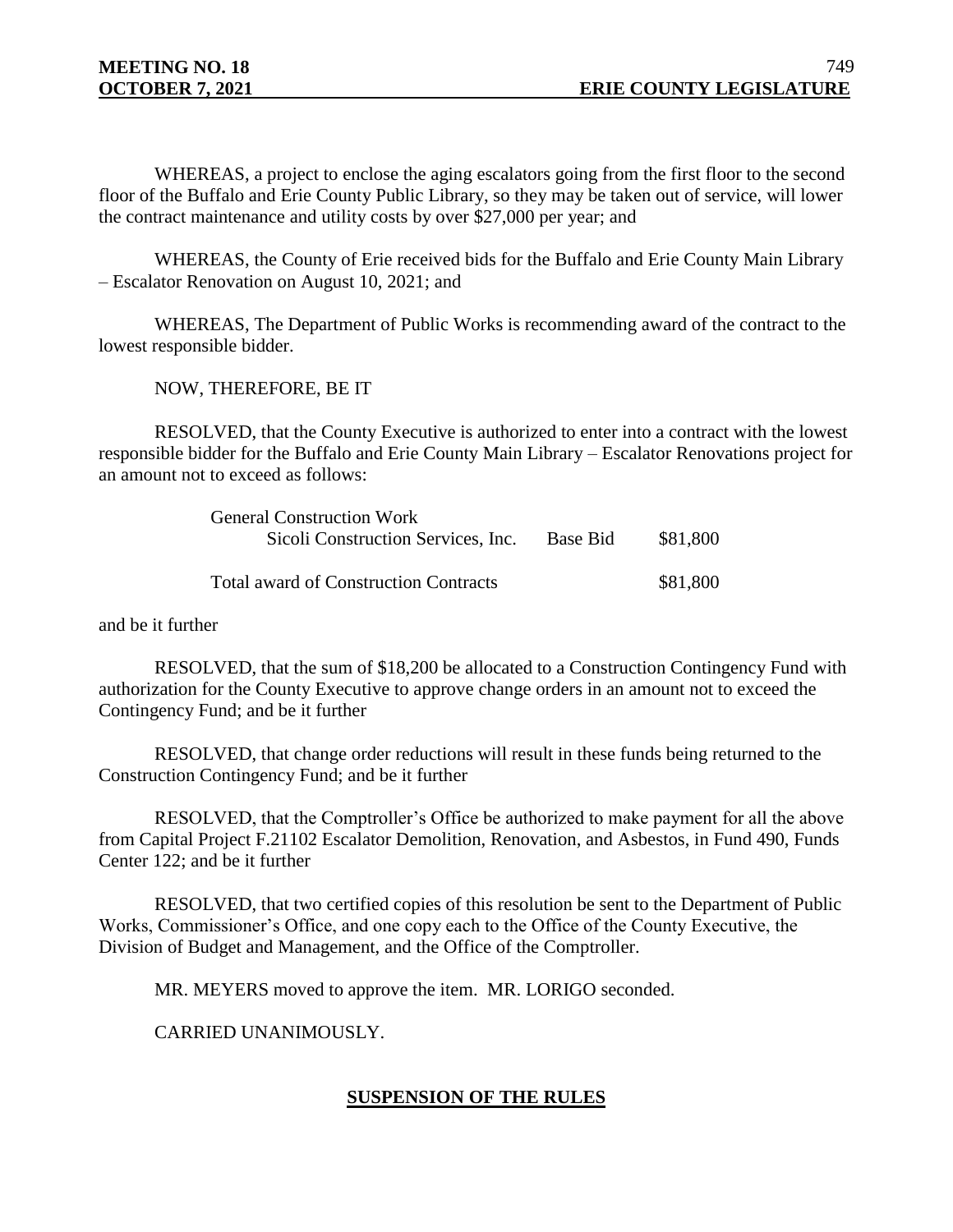Item 59 - MR. MEYERS moved for a Suspension of the Rules to include an item not on the agenda.

GRANTED.

COMM. 18E-19 from the COUNTY EXECUTIVE Re: Veto of LL Intro. 1-1 (2021)

MR. GILMOUR moved to reconsider or act to override the County Executive's veto of LL Intro. 1-1 (2021). MR. LORIGO seconded.

CHAIR BASKIN directed that a rollcall vote be taken.

AYES: MR. GREENE, MR. LORIGO, MR. MILLS, MR. TODARO, MR. GILMOUR and MR. HARDWICK. NOES: CHAIR BASKIN, MS. CHIMERA, MR. JOHNSON, MR. MEYERS and MS. VINAL. (AYES: 6; NOES: 5)

FAILED.

# **COMMUNICATIONS FROM ELECTED OFFICIALS**

## FROM THE COUNTY EXECUTIVE

Item 60 – (COMM. 18E-1) Appointments to the Commission on the Status of Women

Received and referred to the GOVERNMENT AFFAIRS COMMITTEE.

## FROM THE COMPTROLLER

Item 61 – (COMM. 18E-2) Sales Tax Receipt for 06/2021 - 08/2021

Received and referred to the FINANCE & MANAGEMENT COMMITTEE.

#### FROM LEGISLATOR MEYERS

Item 62 – (COMM. 18E-3) Letter of Absence from Session 17 - September 23, 2021

Received, filed and printed.

October 4, 2021

Robert M. Graber, Clerk Erie County Legislature 92 Franklin Street, Fourth Floor Buffalo, NY 14202

Re: Absence from Session on September 23, 2021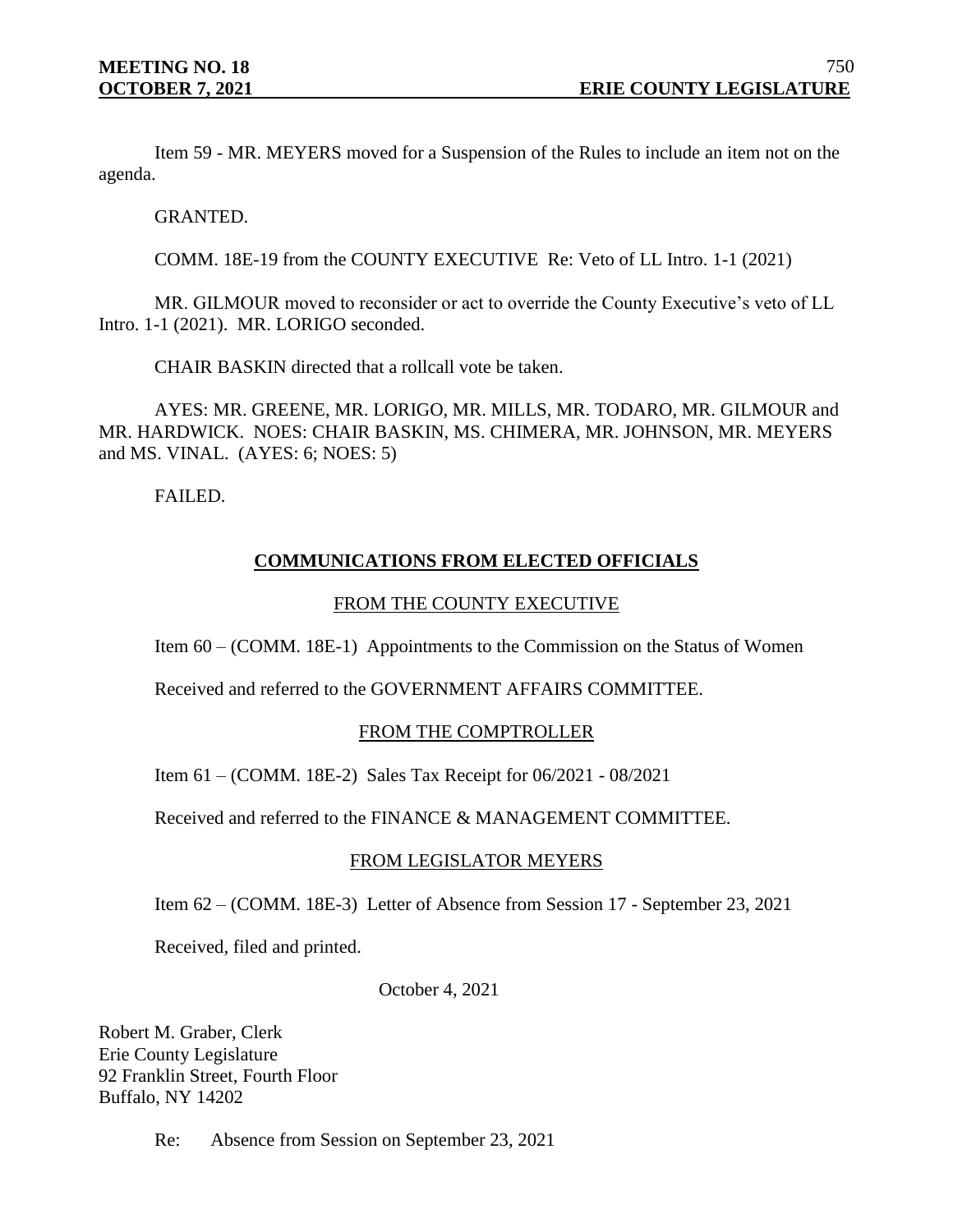Dear Mr. Graber:

I was absent from the Legislativ Session on September 23, 2021 due to illness.

Thank you in advance for your courtesies.

Sincerely,

Timothy J. Meyers Erie County Legislator

# FROM THE COUNTY EXECUTIVE

Item 63 – (COMM. 18E-4) Purchasing Policies & Procedures

Received and referred to the SMALL BUSINESS COMMITTEE.

Item 64 – (COMM. 18E-5) Award of Construction for Ward Drive Bridge Rehabilitation - Chestnut Ridge Park, Town of Orchard Park

Item 65 – (COMM. 18E-6) Right-of-Way Acquisition for Rehabilitation of North Ellicott Creek Road - Town of Amherst

The above two items were received and referred to the ECONOMIC DEVELOPMENT COMMITTEE.

Item 66 – (COMM. 18E-7) ECSD No. 1 - Contract Close Out

Item 67 – (COMM. 18E-8) ECSD No. 2 - Contract Close Out

Item 68 – (COMM. 18E-9) ECSD Nos. 3, 6 & 8 - Contract Close Outs

The above three items were received and referred to the ENERGY & ENVIRONMENT COMMITTEE.

Item 69 – (COMM. 18E-10) Acceptance of Grant Funding from SAMHSA & Amendment to Contracts to Enhance Substance Use Disorder Treatment Services

Item 70 – (COMM. 18E-11) Acceptance of Funding from NYS Office of Temporary  $\&$ Disability Assistance to Assist with the COVID Emergency Rental Assistance Program

Item 71 – (COMM. 18E-12) Adult Protective Services Grant - Department of Social **Services** 

The above three items were received and referred to the HEALTH & HUMAN SERVICES COMMITTEE.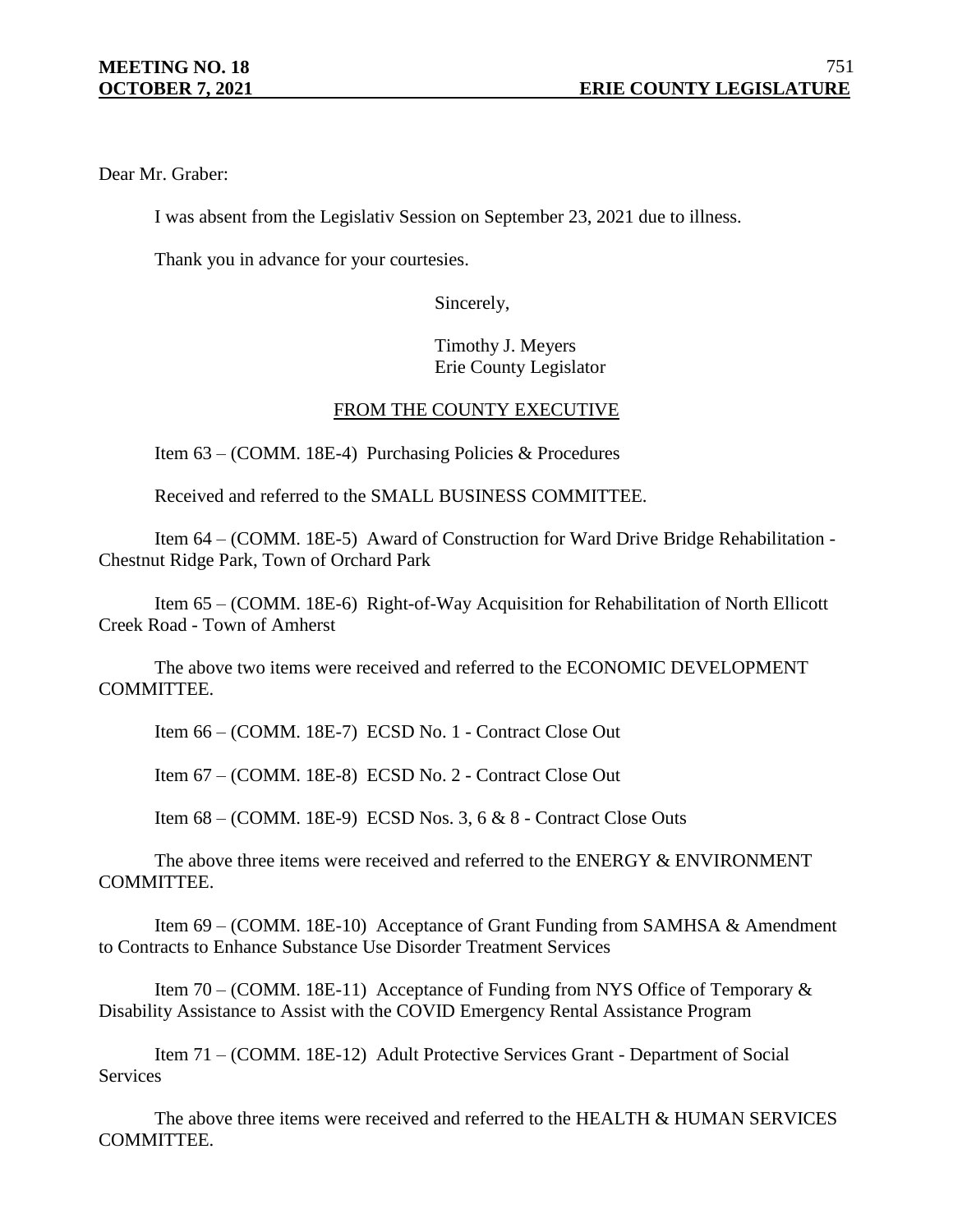Item 72 – (COMM. 18E-13) Acceptance of Title III American Rescue Plan Grants

Received and referred to the FINANCE & MANAGEMENT COMMITTEE.

Item 73 – (COMM. 18E-14) Buffalo Niagara Convention Center Improvements - Façade and Entry Doors

Received and referred to the ECONOMIC DEVELOPMENT COMMITTEE.

Item 74 – MR. MEYERS presented the following resolution and moved for immediate consideration and approval. MR. LORIGO seconded.

CARRIED UNANIMOUSLY.

RESOLUTION NO. 176 RE: Clarksburg Bridge Damage - Town of Eden (COMM. 18E-15)

WHEREAS, the Clarksburg Bridge, BIN 3328890 in the Town of Eden, under the County of Erie's jurisdiction, was struck by a propane truck on October 15, 2020 and was so severely damaged it was closed immediately and remains closed; and

WHEREAS, the Department of Public Works, Division of Highways would like to successfully implement the rehabilitation of this bridge in a timely manner, authorization is being requested for the County Executive to accept \$1,500,000 in insurance recovery checks; and

WHEREAS, authorization is also being requested for the creation of a new capital project, funded by the insurance settlement, and an amendment to the Emergency-on-Call contract with CHA Consultants adding the design task for the rehabilitation/repair of the bridge in an amount not to exceed \$250,000 funded by the new capital project.

NOW, THEREFORE, BE IT

RESOLVED, that the Erie County Legislature hereby authorizes the County Executive to accept \$1.5 million in insurance recovery checks; and be it further

RESOLVED, that authorization is hereby given for the \$ 1,500,000 in insurance settlement to be deposited and allocated to Fund 110, Cost Center 1401010, GL 415360 - Legal Settlements along with an appropriation, funded by the insurance settlement revenue, to be established in Fund 110, Funds Center 14020, GL 570050 – Interfund Subsidy-Capital; and be it further

RESOLVED, that authorization is hereby given for the creation of a new capital project, funded by the insurance settlement, as follows:

> B.211XX – Clarksburg Bridge Fund 420, Funds Center 123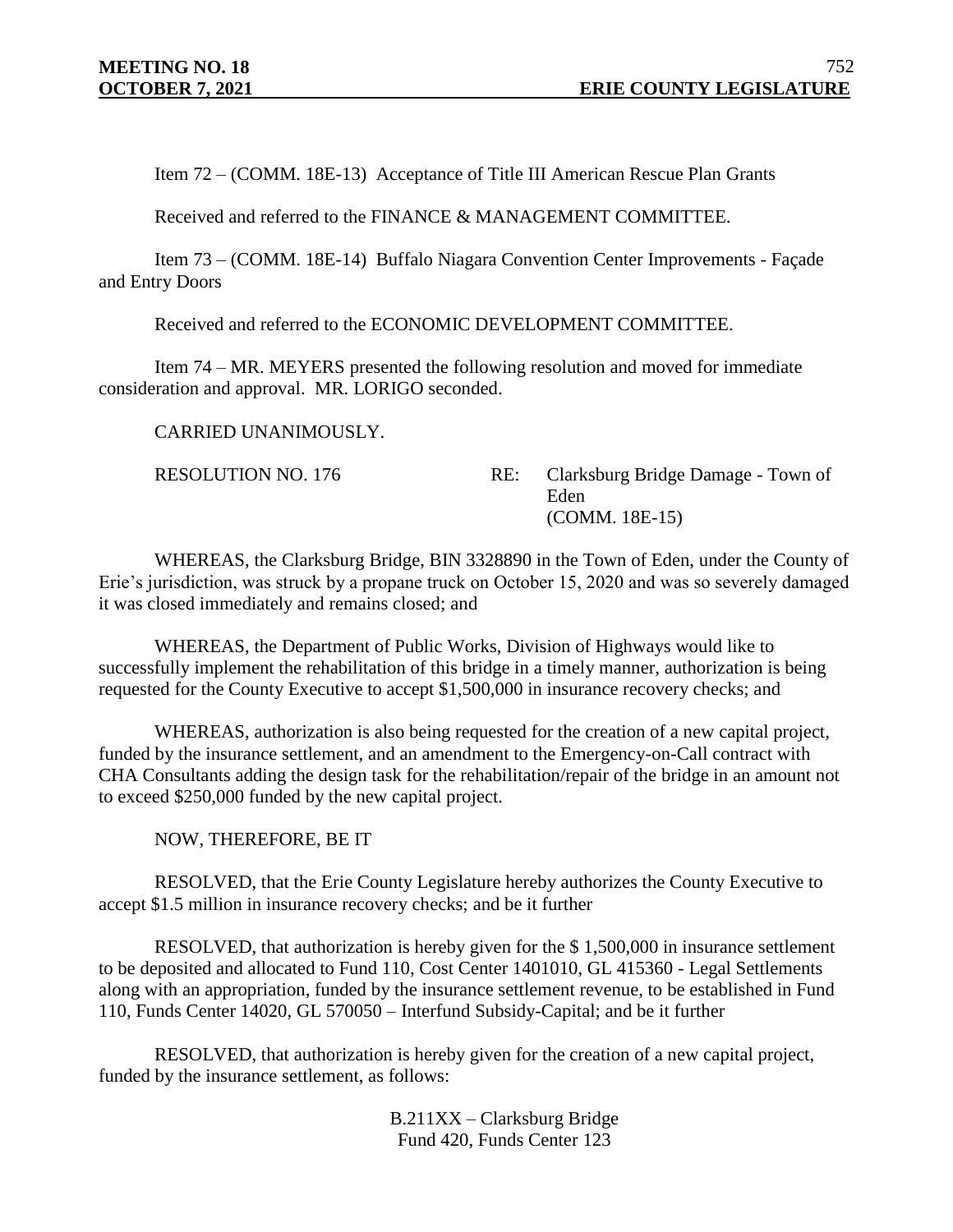**DEVENUE** 

| IVE VERVE                   |                                  |               |
|-----------------------------|----------------------------------|---------------|
| <b>ACCOUNT</b>              | <b>DESCRIPTION</b>               | <b>BUDGET</b> |
| 486000                      | <b>Interfund Revenue Subsidy</b> | \$1,500,000   |
| <b>TOTAL REVENUE</b>        |                                  | \$1,500,000   |
|                             |                                  |               |
| <b>APPROPRIATIONS</b>       |                                  |               |
| <b>CAPITALPROJECTS</b>      | Capital Project Exp              | \$1,500,000   |
| <b>TOTAL APPROPRIATIONS</b> |                                  | \$1,500,000   |

RESOLVED; that the Division of Budget and Management is authorized to make any technical adjustments necessary to effectuate this transfer; and be it further

RESOLVED, that the County Executive is hereby authorized to amend/execute the Emergency-on-Call agreement with CHA Consultants, adding the design task for the rehabilitation/repair of the bridge in an amount not to exceed \$250,000 funded by B.211XX; and be it further

RESOLVED, that the Clerk of the Legislature forward one (1) certified copies of this Resolution to the Department of Public Works, Office of the Commissioner, and also one copy each to the Office of the County Executive, the Division of Budget and Management, the Office of the County Attorney, and the Office of the Comptroller.

Item 75 – MR. MEYERS presented the following resolution and moved for immediate consideration. MR. LORIGO seconded.

CARRIED UNANIMOUSLY.

RESOLUTION NO. 177 RE: Demolition of Former Residences & Outbuilding Project (COMM. 18E-16)

WHEREAS, the County of Erie received bids for the demolition of former residences/outbuildings Project; and

WHEREAS, the lowest responsible bidder for the project was deemed to be Regional Environmental Demolition Inc. and awarded accordingly; and

WHEREAS, reviewed and approved by NYS Office of Parks, Recreation and Historic Preservation; and

WHEREAS, as per Erie County Parks Master Plan recommendation to remove derelict or deteriorating structures that do not have a significant heritage significance; and

WHEREAS, the Department of Parks, Recreation & Forestry and recreation previously obtained approval from the Erie County Advisory Review Committee (ARC) pursuant to the Erie County Parks Protection Law on August  $27<sup>th</sup>$ , 2020.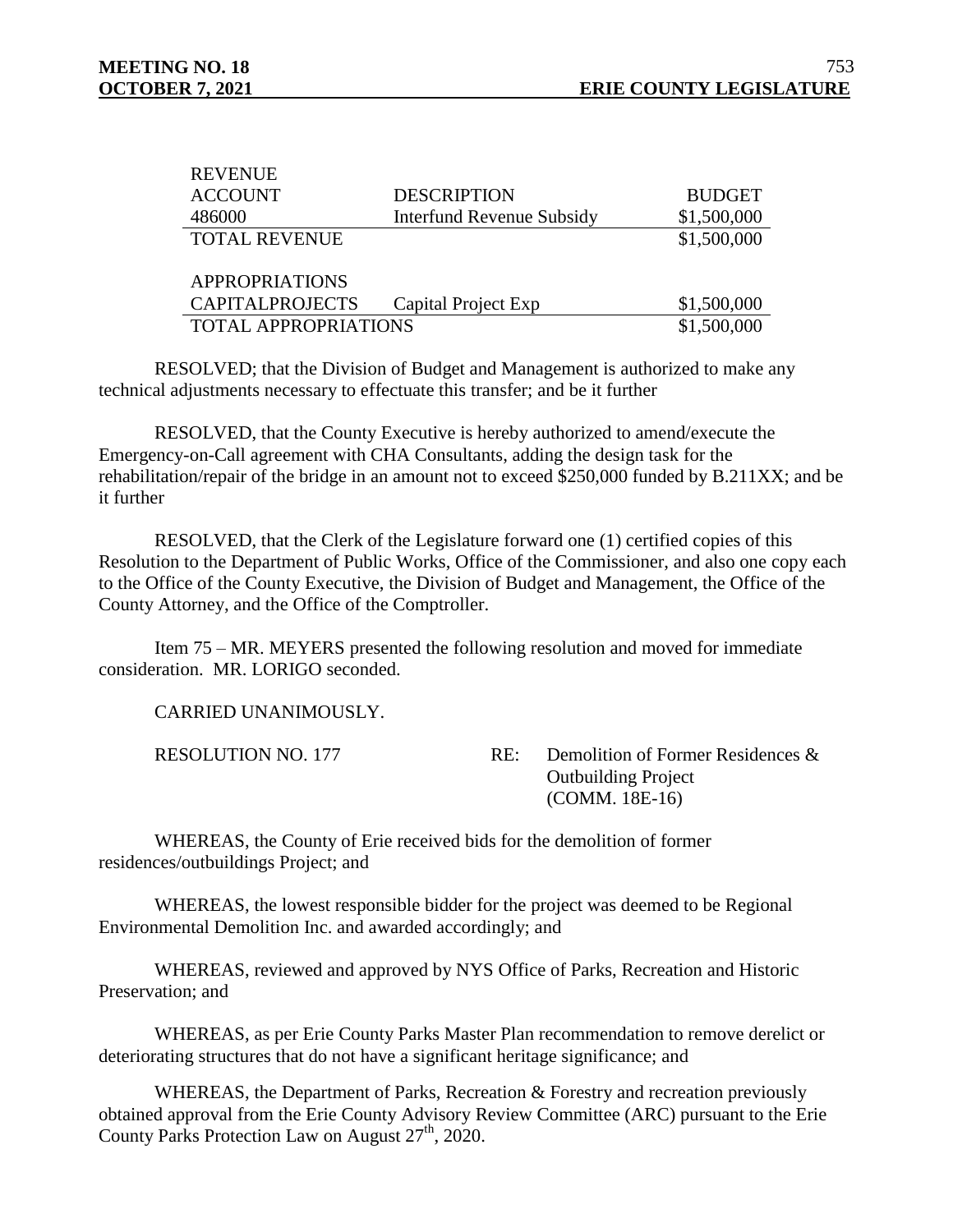NOW, THEREFORE, BE IT

RESOLVED, that the Department of Parks, Recreation & Forestry is authorized to approve Regional Environmental Demolition Inc. to remove the four (4) structures before winter; and be it further

RESOLVED, that certified copies of this Resolution are forwarded to the Erie County Executive's Office, the Department of Parks, Recreation & Forestry, Erie County Department of Law, the Department of Public Works.

MR. MEYERS moved to amend the item. MR. LORIGO seconded.

CARRIED UNANIMOUSLY.

Add the Following Resolve Clause:

RESOLVED, the structures to be demolished include the residential homes at Elma Meadows Park, Bureau of Forestry and Hunters Creek Park/Sergeant Mark A. Rademacher Memorial Park, and one maintenance outbuilding at Ellicott Creek Park; and be it further

MR. MEYERS moved to approve the item as amended. MR. LORIGO seconded.

CARRIED UNANIMOUSLY.

## FROM THE COUNTY CLERK

Item 76 – (COMM. 18E-17) Purchasing Approval for Marketing Materials

Received and referred to the FINANCE & MANAGEMENT COMMITTEE.

## FROM THE COUNTY EXECUTIVE

Item 77 – (COMM. 18E-18) Authorization of RENEW Plan Contracts - Phase 1

Received and referred to the FINANCE & MANAGEMENT COMMITTEE.

## **COMMUNICATIONS FROM THE DEPARTMENTS**

## FROM THE DEPUTY COMPTROLLER

Item 78 – (COMM. 18D-1) Law Department Spending - 08/2021

Received and referred to the FINANCE & MANAGEMENT COMMITTEE.

#### FROM THE COMMISSIONER OF SOCIAL SERVICES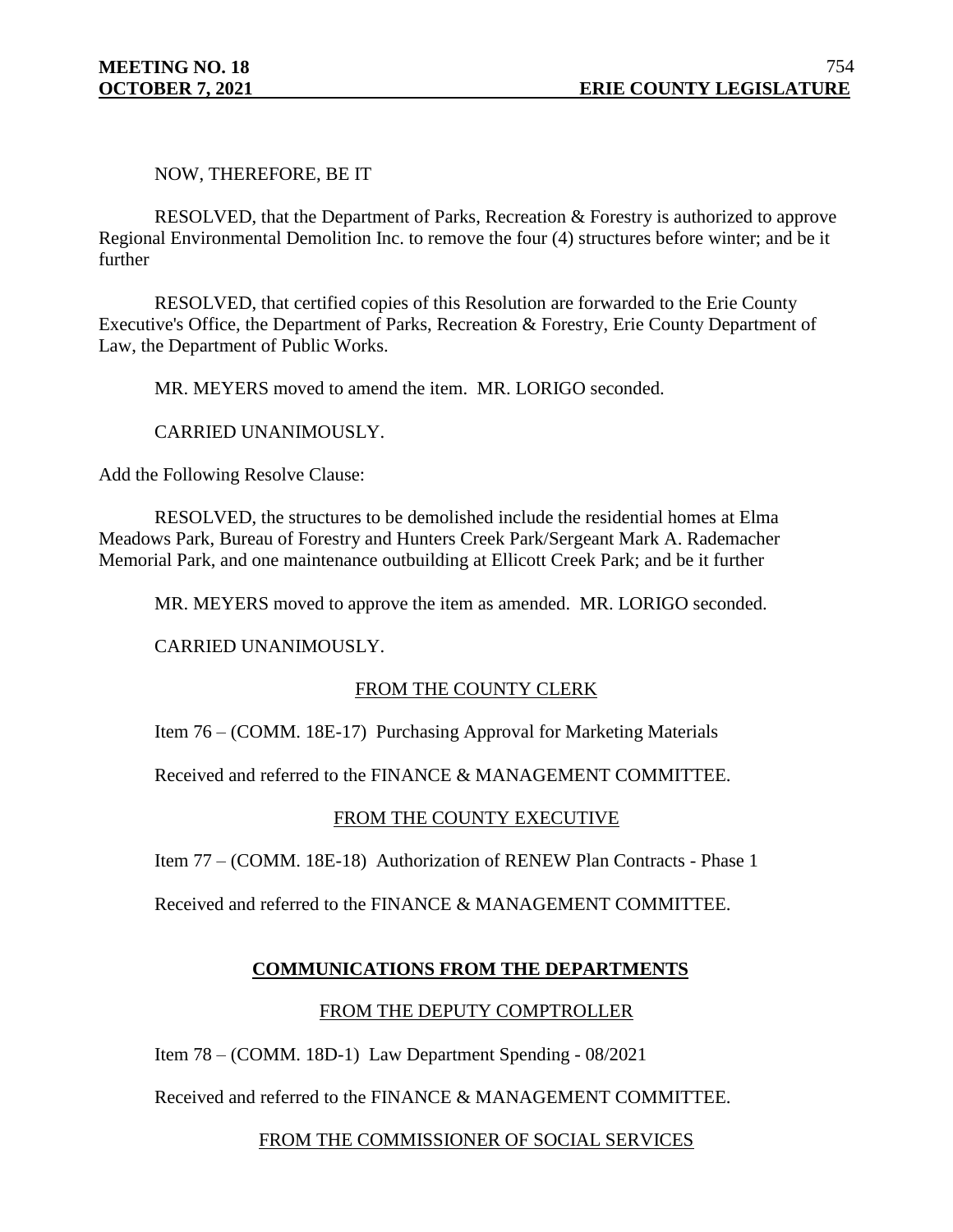Item 79 – (COMM. 18D-2) Child Protective Caseloads for 08/2021

Received and referred to the HEALTH & HUMAN SERVICES COMMITTEE.

#### FROM THE DEPARTMENT OF LAW

Item 80 – (COMM. 18D-3) Local Emergency Order Extensions

Received and referred to the HEALTH & HUMAN SERVICES COMMITTEE.

# **COMMUNICATIONS FROM THE PEOPLE AND OTHER AGENCIES**

#### FROM THE EC ADVISORY COMMITTEE ON REAPPORTIONMENT

Item 81 – (COMM. 18M-1) Meeting Minutes for Meeting Held on October 1, 2021

Received and referred to the GOVERNMENT AFFAIRS COMMITTEE.

## FROM THE NYS AGRICULTURE & MARKETS

Item 82 – (COMM. 18M-2) Letter Regarding Districting Eligibility for Agricultural District  $No. 5$ 

Received and referred to the ENERGY & ENVIRONMENT COMMITTEE.

## FROM THE EC BOARD OF HEALTH

Item 83 – (COMM. 18M-3) Meeting Minutes for Meeting Held on 07/06/2021

Received and referred to the HEALTH & HUMAN SERVICES COMMITTEE.

## FROM THE ECCSAB

Item 84 – (COMM. 18M-4) Letter Regarding Investigation Conducted by the ECCSAB

Received and referred to the PUBLIC SAFETY COMMITTEE.

#### FROM THE RESPITE & RECOVERY CENTER ADVISORY BOARD

Item 85 – (COMM. 18M-5) Letter to Chair of Legislature Regarding Membership on Advisory Board

Received and referred to the HEALTH & HUMAN SERVICES COMMITTEE.